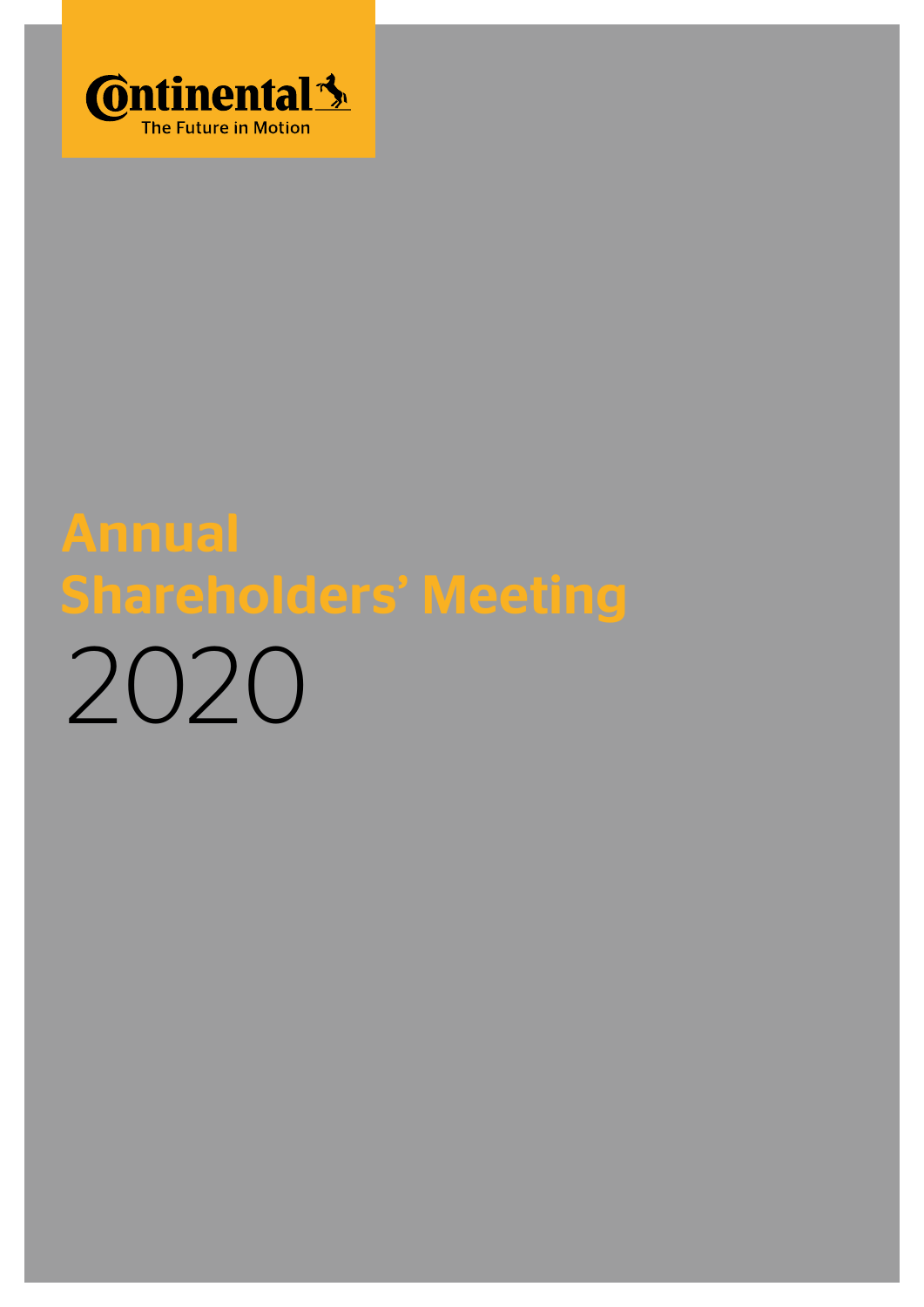ISIN: DE 0005439004 WKN: 543 900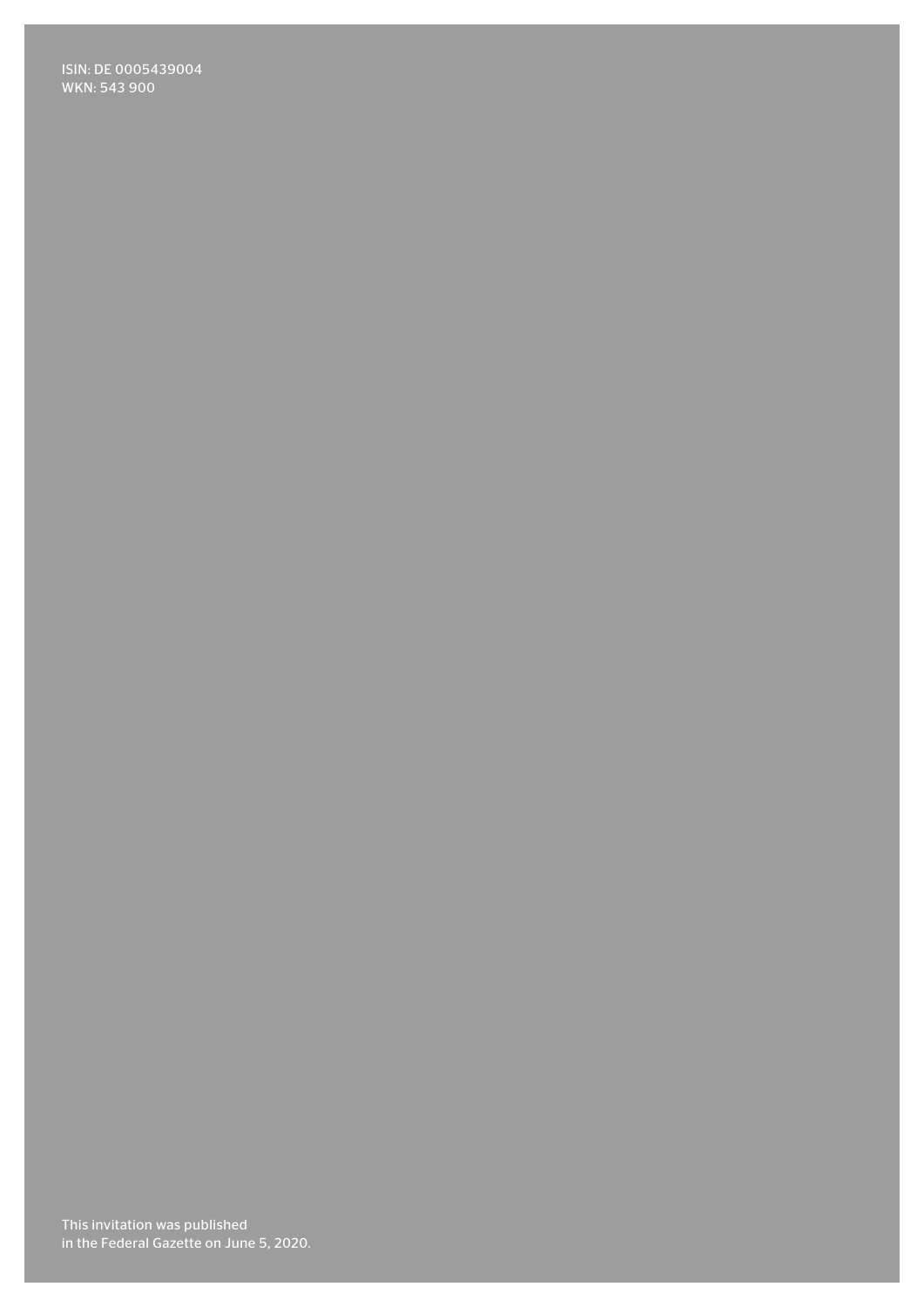We invite our shareholders to the

# Annual Shareholders' Meeting on Tuesday, July 14, 2020, at 10:00 a.m.,

which, in accordance with the Act Concerning Measures Under the Law of Companies, Cooperative Societies, Associations, Foundations and Commonhold Property to Combat the Effects of the COVID-19 Pandemic (hereinafter "COVID-19 Act"), will be held in the form of a virtual Annual Shareholders' Meeting without the physical presence of shareholders or their proxy holders (with the exception of the proxy holders appointed by the Company) at the Company headquarters, Vahrenwalder Straße 9, 30165 Hanover, Germany.

As usual, the Annual Shareholders' Meeting will be transmitted in full in an audio-visual live-stream on the internet at www.continental-ir.com under the link "Annual Shareholders' Meeting".

Holding the Annual Shareholders' Meeting as a virtual general meeting results in modifications to the Shareholders' Meeting procedures and to the rights of the shareholders. We therefore kindly ask shareholders to pay particular attention in this year to the relevant information (see section II of this invitation).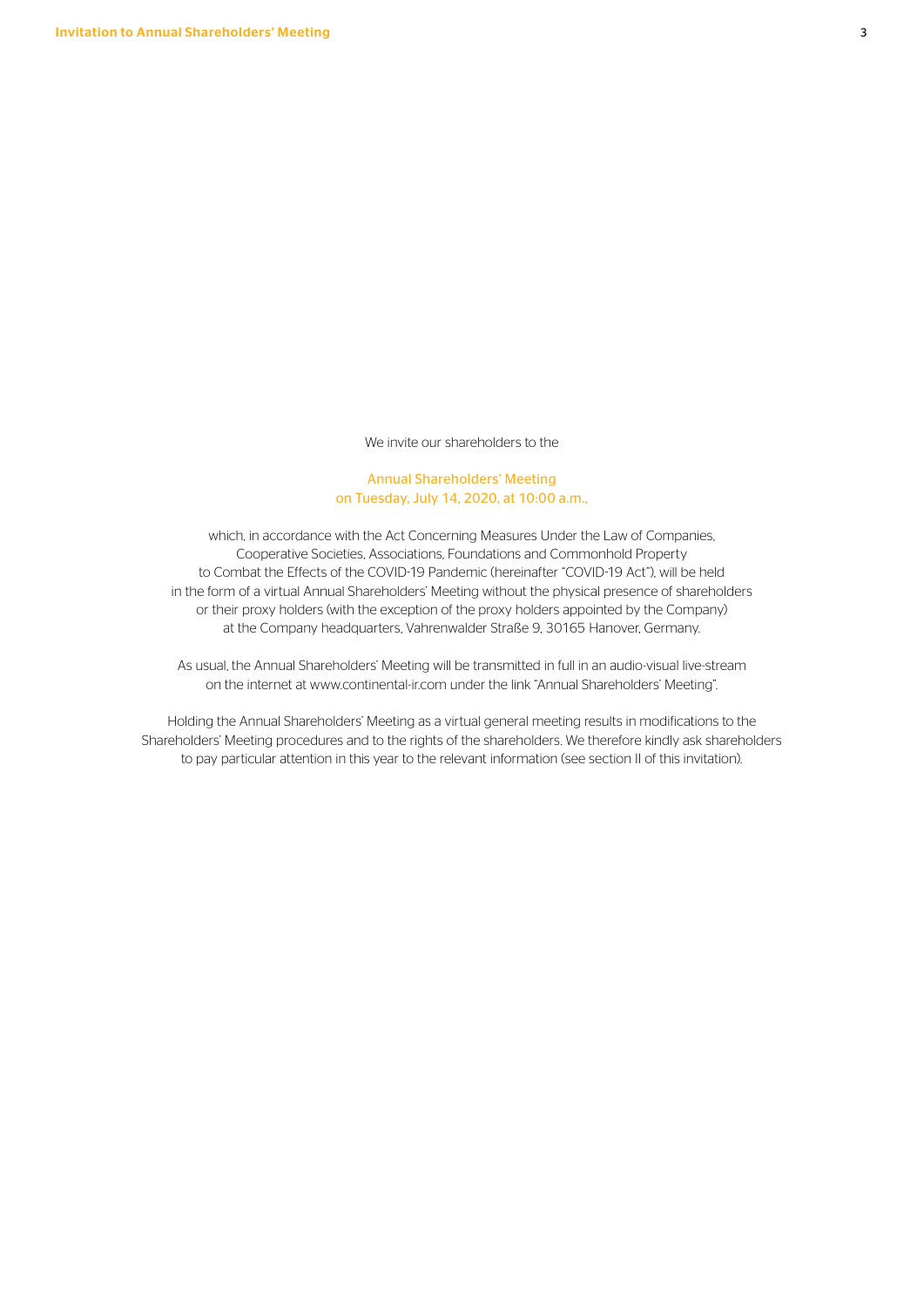# I. Agenda

# 1. Presentation of the adopted annual financial statements of Continental Aktiengesellschaft and the consolidated financial statements approved by the Supervisory Board, each as of December 31, 2019, the management report for Continental Aktiengesellschaft and for the Group for fiscal 2019, the proposal of the Executive Board on the appropriation of net income as well as the report of the Supervisory Board and the explanatory report of the Executive Board on the information provided pursuant to Section 289a (1) and Section 315a (1) of the German Commercial Code (HGB)

In its meeting on March 17, 2020, the Supervisory Board adopted the annual financial statements and consolidated financial statements prepared by the Executive Board. The annual financial statements are thereby approved. Accordingly, the Annual Shareholders' Meeting is not required to take a resolution on agenda item 1 pursuant to the statutory provisions. With the annual financial statements and consolidated financial statements, the proposal on the appropriation of net income, which is contained in the summarized addendum therein, is also presented.

# 2. Resolution on the appropriation of net income

The annual financial statements of Continental Aktiengesellschaft contain the proposal of the Executive Board and Supervisory Board on the appropriation of net income to distribute a dividend of €4.00 per share, or a total distribution of €800,023,032.00, to be resolved in the Annual Shareholders' Meeting.

Due to substantial adjustments and interruptions to operations in the Continental Group as a result of the COVID-19 pandemic, the Executive Board and Supervisory Board again discussed the appropriation of net income in depth. In their deliberations, the Executive Board and Supervisory Board took into account the shareholders' return expectations on the one hand and the strengthening of the company's capital resources and liquidity on the other. With this in mind, and taking into account the uncertainty regarding the duration of the disruptions as well as possible further consequences, which are difficult to predict at present, the Executive Board and the Supervisory Board decided to propose to the Annual Shareholders' Meeting the resolution of a dividend distribution of €3.00 per share for fiscal 2019.

The Executive Board and the Supervisory Board thus propose that the net income of the Company for fiscal 2019 in the amount of € 5,855,935,132.26 be appropriated as follows:

| Distribution of a dividend of              |   | 300.             |
|--------------------------------------------|---|------------------|
| per share entitled to dividends, totaling. | € | 600.017.949.00   |
| Carried forward to new account:            | € | 5.255.917.183.26 |
| Net income:                                | € | 5.855.935.132.26 |

Pursuant to Section 58 (4) sentence 2 of the German Stock Corporation Act (hereinafter "AktG"), the claim to payment of the dividend is due on the third business day following the resolution of the Annual Shareholders' Meeting, i.e. on July 17, 2020.

## 3. Resolution on the ratification of the actions of the Executive Board members for fiscal 2019

The Executive Board and the Supervisory Board propose that the actions of the members of the Executive Board in office in fiscal 2019 be ratified for this period.

Voting procedures will foresee voting on such proposal with respect to each member of the Executive Board individually.

## 4. Resolution on the ratification of the actions of the Supervisory Board members for fiscal 2019

The Executive Board and the Supervisory Board propose that the actions of the members of the Supervisory Board in office in fiscal 2019 be ratified for this period.

Voting procedures will foresee voting on such proposal with respect to each member of the Supervisory Board individually.

A list containing information on the attendance of individual Supervisory Board members at plenary and committee meetings of the Supervisory Board in fiscal year 2019 can be viewed online at www.continental-ir.com under the links "Annual Shareholders' Meeting" and "Supervisory Board."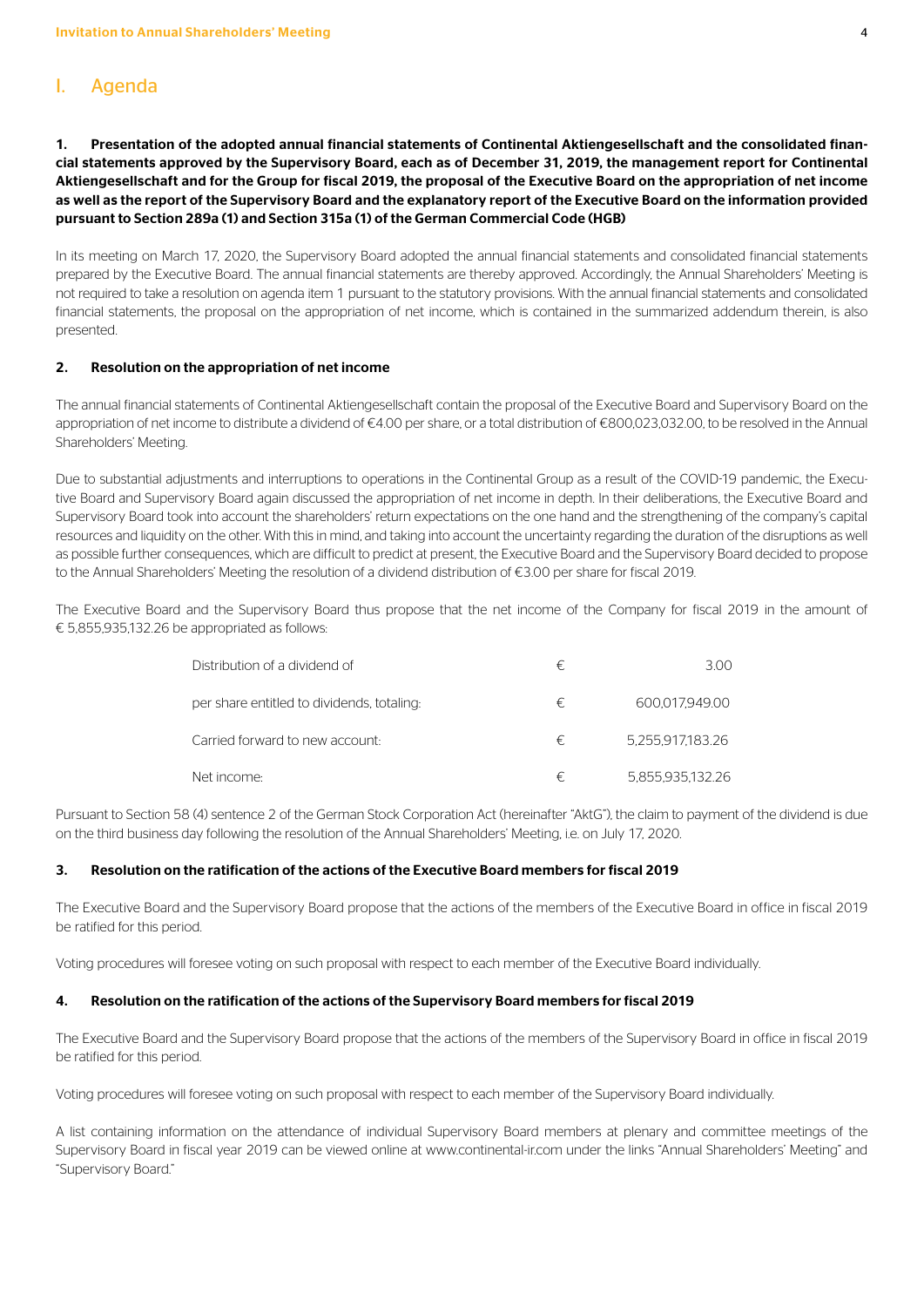# 5. Resolution on the appointment of the auditor and Group auditor and of the auditor for the review of interim financial reports for fiscal 2020

Based on the well-founded recommendation of the Audit Committee, the Supervisory Board proposes that the following resolutions be adopted:

- (a) KPMG AG Wirtschaftsprüfungsgesellschaft, Hanover, is appointed auditor and Group auditor for fiscal 2020.
- (b) KPMG AG Wirtschaftsprüfungsgesellschaft, Hanover, is appointed auditor for the review (if any) of interim financial reports to be performed in fiscal 2020.

The Audit Committee stated that its recommendation is free from influence by a third party and that no clause of the kind referred to in Article 16 (6) of the EU Auditor's Regulation has been imposed upon it (Article 16 of the Regulation (EU) No. 537/2014 of the European Parliament and of the Council dated April 16, 2014).

## 6. Resolution on the approval of the remuneration system for Executive Board members

Due to the German Act for the implementation of the 2nd Shareholder Rights Directive (hereinafter "ARUG II"), Section 120 (4) AktG was removed and Section 120a was newly inserted into the German Stock Corporation Act. This new Section 120 stipulates that the Annual Shareholder's Meeting must decide on the approval of the remuneration system for the Executive Board members as presented by the Supervisory Board upon each material change to the remuneration system, but at least every four years.

In its meeting on February 19, 2020, with amendments in its meetings on March 17, 2020 and June 3, 2020, the Supervisory Board passed a new remuneration system for Executive Board members, which is to replace the current system most recently approved by the Annual Shareholders' Meeting on April 28, 2017 and is to apply retroactively as from January 1, 2020. Accordingly, the Supervisory Board submits the new remuneration system for initial approval pursuant to Section 120 AktG. The new remuneration system, which is set out clearly and comprehensibly below, was drawn up by the Supervisory Board with the support of an independent advisor and complies with the requirements of Section 87a AktG, which were newly introduced on account of ARUG II, as well as with the recommendations and suggestions of the German Corporate Governance Code in its revised version of March 20, 2020 approved by the government commission (hereinafter "GCGC").

The Supervisory Board proposes that the Executive Board remuneration system (as presented in more detail below) that was passed by the Supervisory Board in its meeting on February 19, 2020, with amendments in its meeting on March 17, 2020 and on June 3, 2020 be approved.

The new remuneration system for the Executive Board members is designed as follows:

# A. Principles of the remuneration system

The remuneration system for the Executive Board members of Continental AG represents an important contribution toward promoting the business strategy of Continental AG. The remuneration system is designed such that the Executive Board members will be incentivized to achieve significant strategic corporate goals, in particular growing the company value and attaining a top position in the areas of customer focus, quality and market share.

When determining Executive Board compensation, the Supervisory Board uses the following principles as a guide:

# • Promotion of the corporation's strategy

The remuneration system as a whole makes a substantial contribution to promoting and implementing the business strategy, as sustainable performance criteria are defined in relation to the long-term success of the corporation.

# • Appropriateness of the remuneration

The remuneration of the Executive Board members is appropriate to their tasks and performance. It takes into account the company's complexity and economic situation. With respect to comparable companies, the remuneration is both in line with market practice and competitive.

## • Link between performance and remuneration

The remuneration of the Executive Board members is performance-linked by virtue of the variable remuneration components being dependent on the achievement of specific target criteria. This means that special performances are remunerated appropriately, while failure to achieve the set targets results in a substantial reduction in remuneration.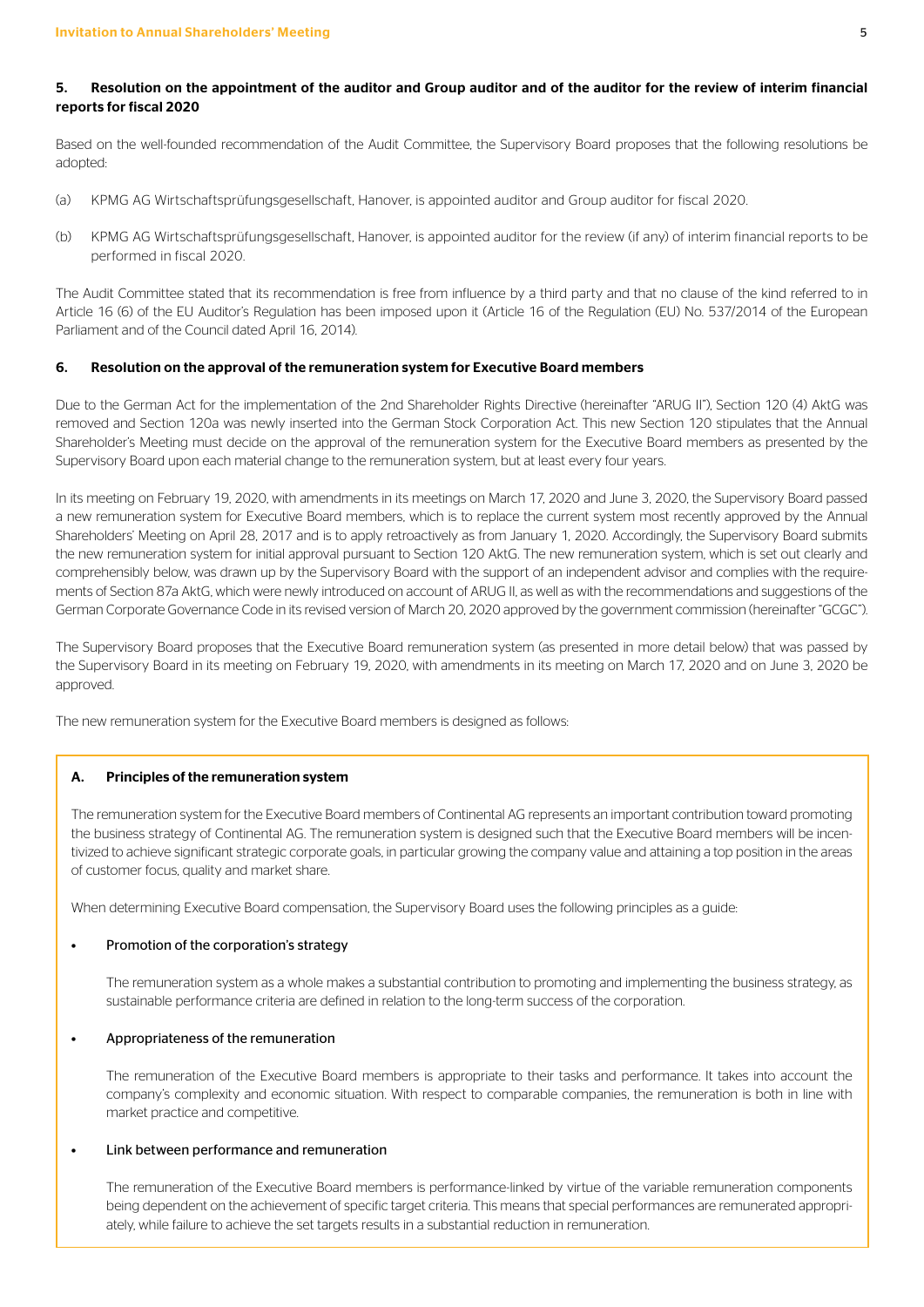#### • Alignment with sustainable and long-term company development

The remuneration of the Executive Board members is aligned with the long-term and sustainable development of the company. The variable remuneration is therefore largely based on an assessment over several years. Moreover, in the context of the longterm variable remuneration, the Executive Board members are also set non-financial target criteria aimed at safeguarding the sustainable development of the company.

#### • Harmonization with shareholder and stakeholder interests

The remuneration system makes a central contribution to linking the interests of the Executive Board with the interest of the shareholders and other stakeholders. The majority of the variable remuneration is linked to the company's performance and to the performance of Continental shares. In addition, the Executive Board undertakes to acquire shares in Continental AG during its appointment and to hold them permanently.

#### • Consistency of the remuneration system

The remuneration system for the Executive Board members is linked to the remuneration of management within the corporation, provides similar incentives and consequently sets unified goals.

## B. Procedure for determining, implementing and reviewing the remuneration system

The Supervisory Board defines the Executive Board remuneration system in accordance with the statutory provisions of Sections 87 (1), 87a (1) AktG. The Supervisory Board is supported in this task by its Chairman's Committee. This committee develops recommendations on the Executive Board remuneration system, taking into account the guidelines outlined under section A as well as the GCGC recommendations in the currently applicable version, on which the Supervisory Board will confer in detail in reaching its resolution. The Chairman's Committee and Supervisory Board can call in external consultants as required, which will be changed periodically. When commissioning these consultants, their independence from the Executive Board and the company will be ensured. The applicable provisions of the German Stock Corporation Act and the GCGC as well as of the Supervisory Board By-Laws for addressing conflicts of interest within the Supervisory Board will also be observed during the procedure for determining, implementing and reviewing the remuneration system.

The remuneration system passed by the Supervisory Board will be presented to the Annual Shareholders' Meeting for approval. Should the Annual Shareholders' Meeting not approve the relevant remuneration system put to the vote, a revised remuneration system will be presented for approval at the next Annual Shareholders' Meeting, at the latest, in accordance with Section 120a (3) AktG.

The Chairman's Committee will arrange the regular review of the remuneration system for Executive Board members by the Supervisory Board. The Supervisory Board will recommend changes to the system as required. Upon each significant change in the remuneration system, but at least every four years, the remuneration system will be presented to the Annual Shareholders' Meeting for approval in accordance with Section 120a (1), sentence 1, AktG.

The present system for remuneration of the Executive Board members is valid for all Executive Board members of Continental AG from January 1, 2020.

#### C. Determining the actual target remuneration

The Supervisory Board will determine the amount of the target remuneration for the upcoming fiscal year for each of the Executive Board members in accordance with the remuneration system. The guideline for this purpose is that the respective remuneration is commensurate with the tasks and performance of the relevant Executive Board member, as well as with the company's situation, does not exceed the customary remuneration without specific grounds and is aligned with the long-term and sustainable development of Continental AG. Both internal and external comparative studies will be carried out for this purpose.

## C.1 Horizontal (external) comparison

To evaluate the degree to which the specific total remuneration of the Executive Board members is appropriate and customary in comparison with other companies, the Supervisory Board will draw on a suitable peer group (horizontal comparison). For this peer-group comparison, the market position of the company compared to Continental AG is decisive.

Against this backdrop, different remuneration data from the companies in the German share index (DAX) will be drawn on.

#### C.2 Vertical (internal) comparison

The vertical comparison relates to the relationship between the remuneration for Executive Board members and that of the senior management and employees of the Continental corporation in Germany, whereby the trend over time is also taken into consideration.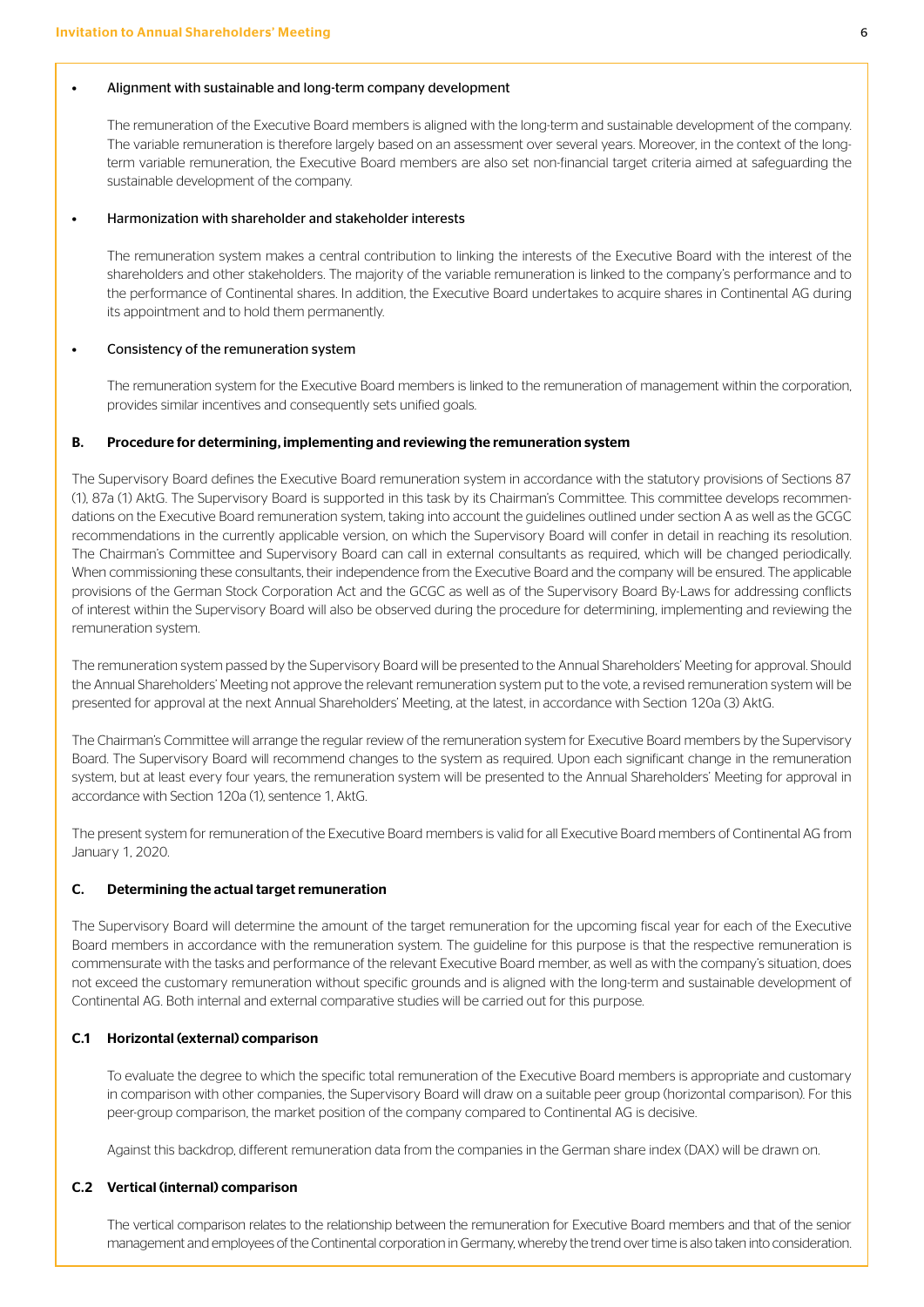For this purpose, the Supervisory Board has defined the senior management as including the management levels below the Executive Board of Continental AG within the Continental Corporation, which in accordance with the internal job classification system belong to the senior executives grouping. The remaining workforce specifically includes executives, as also defined by the internal job classification system, as well as the group of non-pay-scale employees and the group of pay-scale employees.

#### C.3 Differentiation according to the relevant requirements profile

The remuneration system allows the Supervisory Board to consider the function and area of responsibility of the individual Executive Board member accordingly when determining the amount of the target total remuneration. Therefore, functionspecific differentiations are permitted at the duty-bound discretion of the Supervisory Board, in which criteria such as customary market practice and experience of the respective Executive Board member and are to be taken into consideration.

## C.4 Upper limit for remuneration

The variable remuneration is intended to ensure a balanced opportunity/risk profile. If the targets set are not achieved, the payout amount of the variable remuneration can therefore fall to zero. If the targets are significantly exceeded, the payout both of the short-term and the long-term variable remuneration components is limited to 200% of the target amount/of the allotment value.

Moreover, in accordance with Section 87a (1), sentence 2, no. 1 AktG, the Supervisory Board has determined an upper limit amount for the sum of all remuneration components including additional benefits and pension costs (hereinafter "maximum remuneration"). The maximum remuneration is EUR 12.8 million for the Chairman of the Executive Board, EUR 7.5 million each for the Chief Financial Officer and Chief Human Relations Officer and EUR 6.9 million for each of the remaining Executive Board members. These upper limits refer in each case to the total of all payments that result from the remuneration regulations for one fiscal year.

#### C.5 Overview of components and structure of the target total remuneration

The remuneration system fundamentally allows for fixed non-performance-related and variable performance-related remuneration components.

- The fixed, non-performance related remuneration components include the fixed annual salary, additional benefits and a pension commitment.
- The variable, performance-based remuneration components comprise a short-term remuneration component (performance bonus excluding equity deferral) as well as long-term remuneration components (long-term incentive and equity deferral of the performance bonus). Before the beginning of each fiscal year, the Supervisory Board, with a view to the strategic goals, the provisions of Sections 87, 87a AktG and the GCGC in its applicable version, defines the target criteria for the variable remuneration components, the degree of achievement of which determines the actual payout.

The differentiation options outlined under C.3 require that the shares of the individual remuneration components be indicated as percentage ranges of the target total remuneration as outlined below. The specific shares vary depending on the functional differentiation and on any adjustment within the scope of the annual review of the remuneration.

The annual fixed salary comprises 22 to 28% of the target remuneration, the performance bonus (excluding equity deferral) comprises 17 to 22% of the target remuneration and the equity deferral and the long-term incentive comprise 33 to 38% of the target remuneration. The pension commitment comprises 17 to 23% of the target remuneration and the additional benefits make up approximately 1% of the target remuneration.

#### D. Remuneration components in detail

## D.1 Fixed annual salary

The fixed annual salary is a set remuneration covering the entire fiscal year, which is paid in twelve equal monthly installments.

# D.2 Additional benefits

Each member of the Executive Board also receives additional benefits. These include:

- Provision of a company car that may also be used privately
- Reimbursement of travel expenses, relocation costs and expenses for having to maintain a second domicile in order to perform his or her office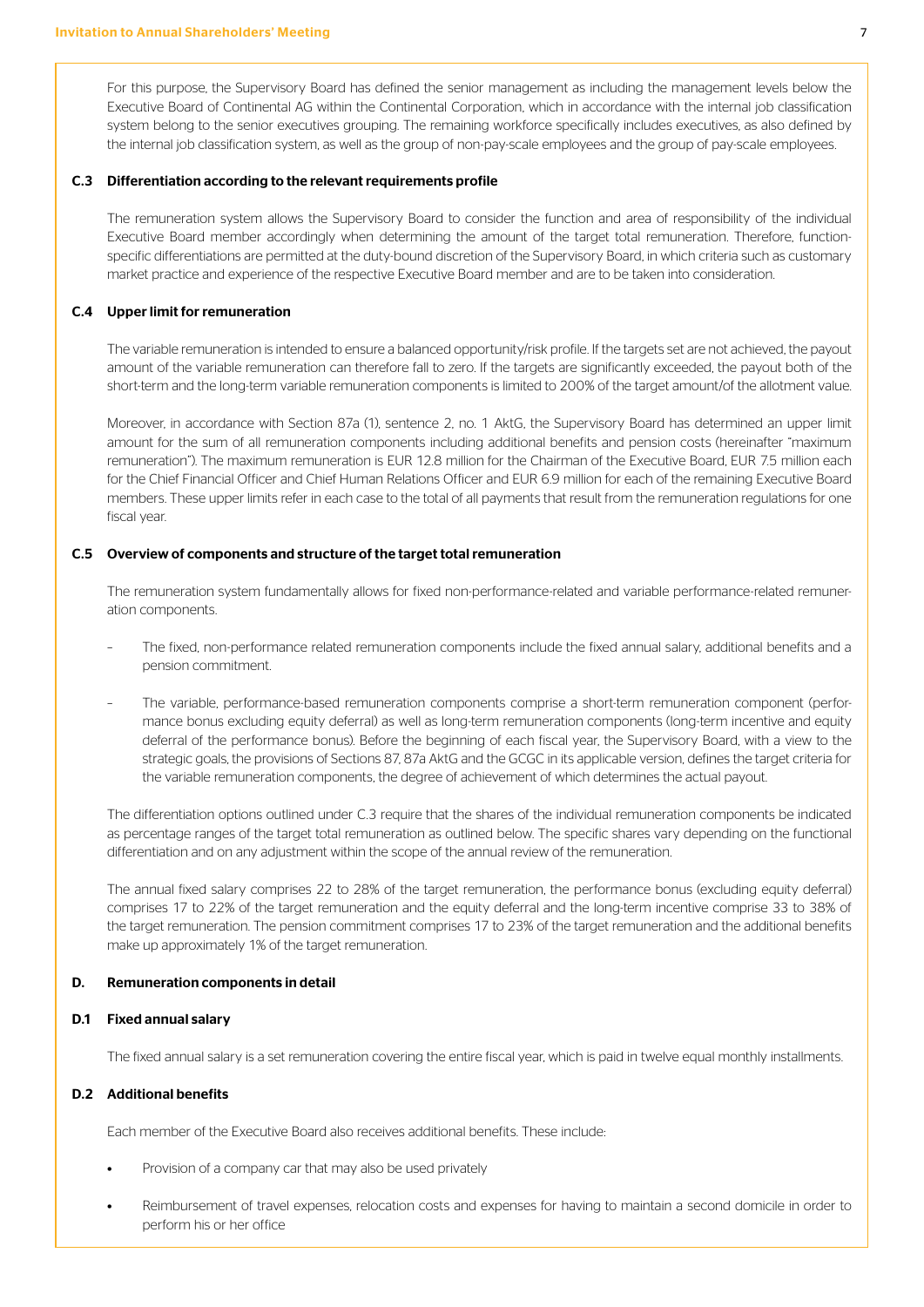- A regular health checkup
- Conclusion of directors and officers (D&O) liability insurance with a deductible in accordance with Section 93 (2), sentence 3 AktG
- Accident insurance
- Trade association fee, including related income tax payable, if applicable
- Fee for health and nursing care insurance in accordance with Section 257 SGB V and Section 61 SGB XI

#### D.3 Pension benefits

All members of the Executive Board are granted retirement benefits that they are eligible to receive after reaching the age of 63, but not before retiring from their position with Continental AG (hereinafter "retiree status"). With effect from January 1, 2014, the company pension scheme for members of the Executive Board was changed to a defined contribution plan. A capital component is credited to the Executive Board member's pension account each year. For this purpose, a fixed amount which the Supervisory Board agrees with the Executive Board member in his or her employment contract is multiplied annually by an age factor that reflects an appropriate interest rate. For Executive Board members who were already in office prior to January 1, 2014, the retirement agreement valid up until December 31, 2013, was superseded by a starting component on the capital account. When retiree status occurs, the benefits are paid out as a lump sum, in installments or – as is normally the case due to the expected amount of the benefits – as a pension. The retirement benefits are adjusted in accordance with Section 16 of German Company Pensions Law (BetrAVG) once retiree status occurs and benefit payments are to commence.

#### D.4 Performance bonus (short-term incentive, STI)

# D.4.1 Essential features

In the employment contract of each Executive Board member, the Supervisory Board agrees a target amount for the performance bonus (hereinafter "STI target amount") granted in the case of 100% target achievement. The maximum amount of the performance bonus is limited to 200% of the STI target amount.

#### D.4.2 Financial performance criteria

The STI amount to be paid out depends on the extent to which an Executive Board member achieves the targets set by the Supervisory Board for that particular Executive Board member for the following three key financial performance indicators (performance criteria pursuant to Section 87a (1), sentence 2, no. 4 AktG):

- Earnings before interest and taxes (hereinafter "EBIT"), adjusted for impairment of goodwill and gains and/or losses from the sale of parts of the company
- Return on capital employed (hereinafter ROCE) as a ratio of EBIT (as adjusted above) to average operating assets for the fiscal year
- Cash flow before financing activities (hereinafter "free cash flow"), adjusted for cash inflows/outflows from sales and acquisitions of companies and business units

#### D.4.3Non-financial performance criteria

In addition, before the beginning of each fiscal year, the Supervisory Board can set personal performance criteria for individual or all of the Executive Board members from the areas listed below, which can be included in the target achievement as a so-called personal contribution factor (hereinafter "PCF") with a value of between 0.8 and 1.2.

- Market development and customer focus (e.g. new markets, new product or customer segments);
- Implementation of transformational projects (e.g. spin-off, portfolio adjustment, reorganization, efficiency enhancement, strategic alliances):
- Organizational and cultural development (e.g. promotion of corporate values, agility and ownership, strengthening of internal cooperation and communication, succession planning, employer brand).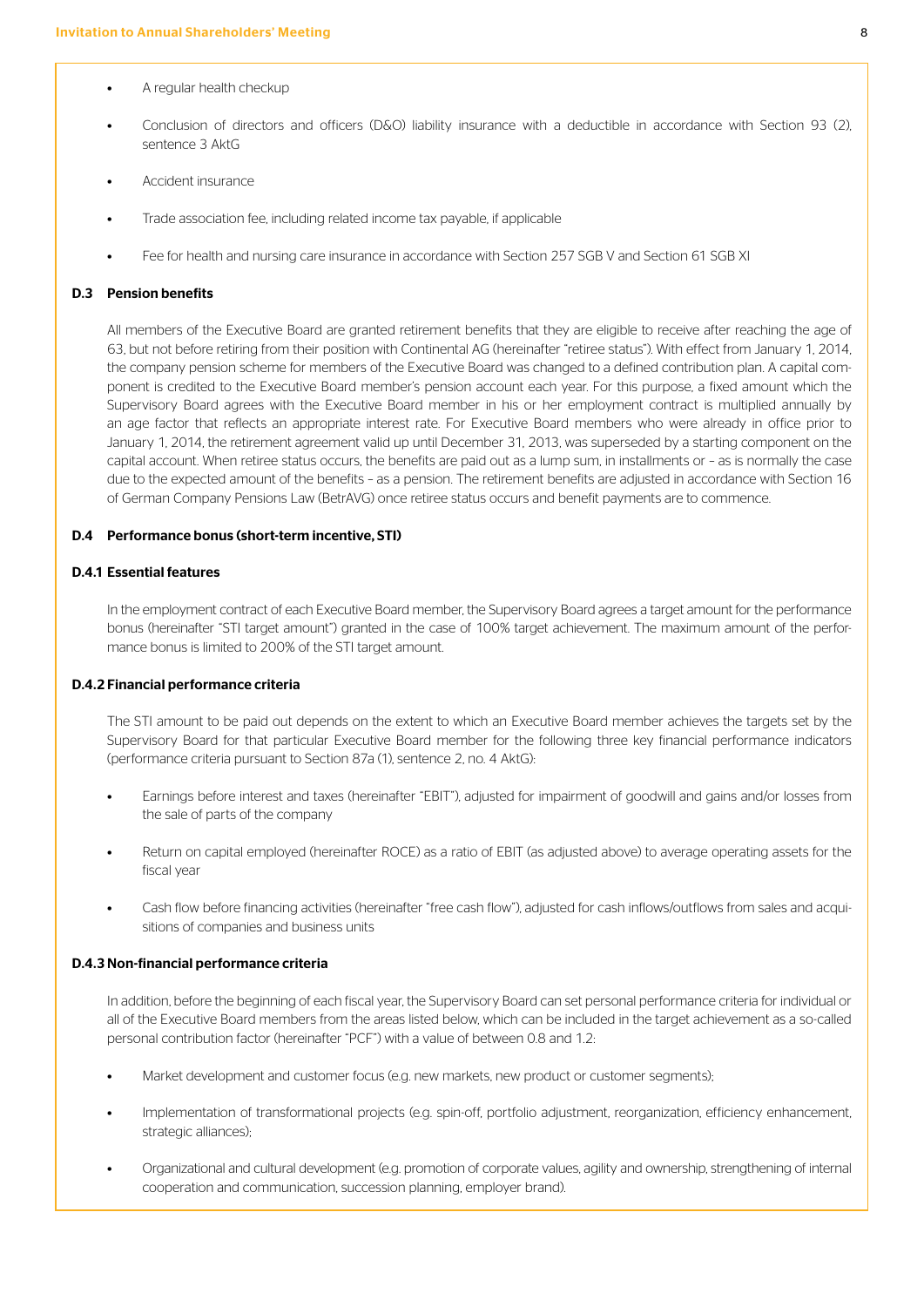#### D.4.4 Achievement of financial performance criteria

To calculate the STI, the degree of achievement of the EBIT target is weighted at 40%, the ROCE target at 30%, and the free cash flow target at 30%.

For each financial performance criterion, the target value for 100% target achievement corresponds to the value that results from the planning for the respective fiscal year that the Supervisory Board has agreed to for that particular financial performance criterion.

Each year, the Supervisory Board determines the values for target achievement of 0% and 200% for each financial performance criterion. The degree of target achievement is calculated linearly between 0 and 200% by comparison with the respective actual value for the fiscal year.

The retroactive adjustment of these target values or reference parameters is excluded, subject to the provision in section E.4.

#### D.4.5Achievement of non-financial performance criteria

The performance criteria and target achievement for the PCF should be transparent and verifiable. After the end of the fiscal year, the Supervisory Board assesses the performance of the individual Executive Board members based on the set performance criteria and targets, and determines a value between 0.8 and 1.2.

If the Supervisory Board has not set any PCF targets for an Executive Board member, the PCF value is 1.0.

#### D.4.6 Promotion of the business strategy and long-term company development

The performance criteria are intended to incentivize the Executive Board members to create value and achieve or outperform short-term economic targets, as well as motivate them to achieve operational excellence. The PCF also provides the Supervisory Board with the option to take into account the Executive Board members' individual or collective achievements based on nonfinancial performance criteria and targets which are decisive for the operative implementation of the corporate strategy.

The performance bonus is intended, on the one hand. to reflect the overall responsibility of the Executive Board members for the company and to promote cooperation among the group sectors, and on the other, to fulfill the requirements for independent management of the respective areas of the business. Hence, in determining the targets and calculating the STI for each member of the Executive Board, their respective scopes of business responsibility are taken into account as follows:

- For Executive Board members whose scope of responsibility extends to the corporation as a whole (e.g. CEO, CFO, CHRO), achievement of the EBIT and ROCE target is measured based on the key figures determined for the Continental Corporation.
- For Executive Board members whose scope of responsibility extends to a group sector (e.g. Chairman of the Automotive Board), achievement of the EBIT and ROCE target is measured based on the key figures determined for the Continental Corporation and for the group sector (50% each).
- For Executive Board members whose scope of responsibility extends to the Autonomous Mobility and Safety or Vehicle Networking and Information business areas, achievement of the EBIT and ROCE target is measured based on the key figures determined for the Continental Corporation (25%), the key figures determined for the Automotive Group (25%) and the key figures determined for the relevant business area (50%).
- For Executive Board members whose scope of responsibility extends to the ContiTech, Tires or Vitesco Technologies business areas, achievement of the EBIT and ROCE target is measured based on the key figures determined for the Continental Corporation (50%) and the key figures determined for the relevant business area.
- Achievement of the free cash flow target is measured based on the free cash flow of the Continental Corporation for all of the Executive Board members.

## D.4.7 Payout and equity deferral

After the end of the fiscal year, target achievement is calculated for each financial performance criterion based on the audited consolidated financial statements of Continental AG and multiplied by the STI target amount according to the weighting described above. The gross value of the payout amount (hereinafter "gross payout amount") of the STI is determined by multiplying this result with the PCF.

Each Executive Board member is obliged to invest 20% of the gross payout amount (which generally corresponds to approximately 40% of the net payout amount) in shares of Continental AG (hereinafter "equity deferral"). The remaining amount is paid out as short-term variable remuneration.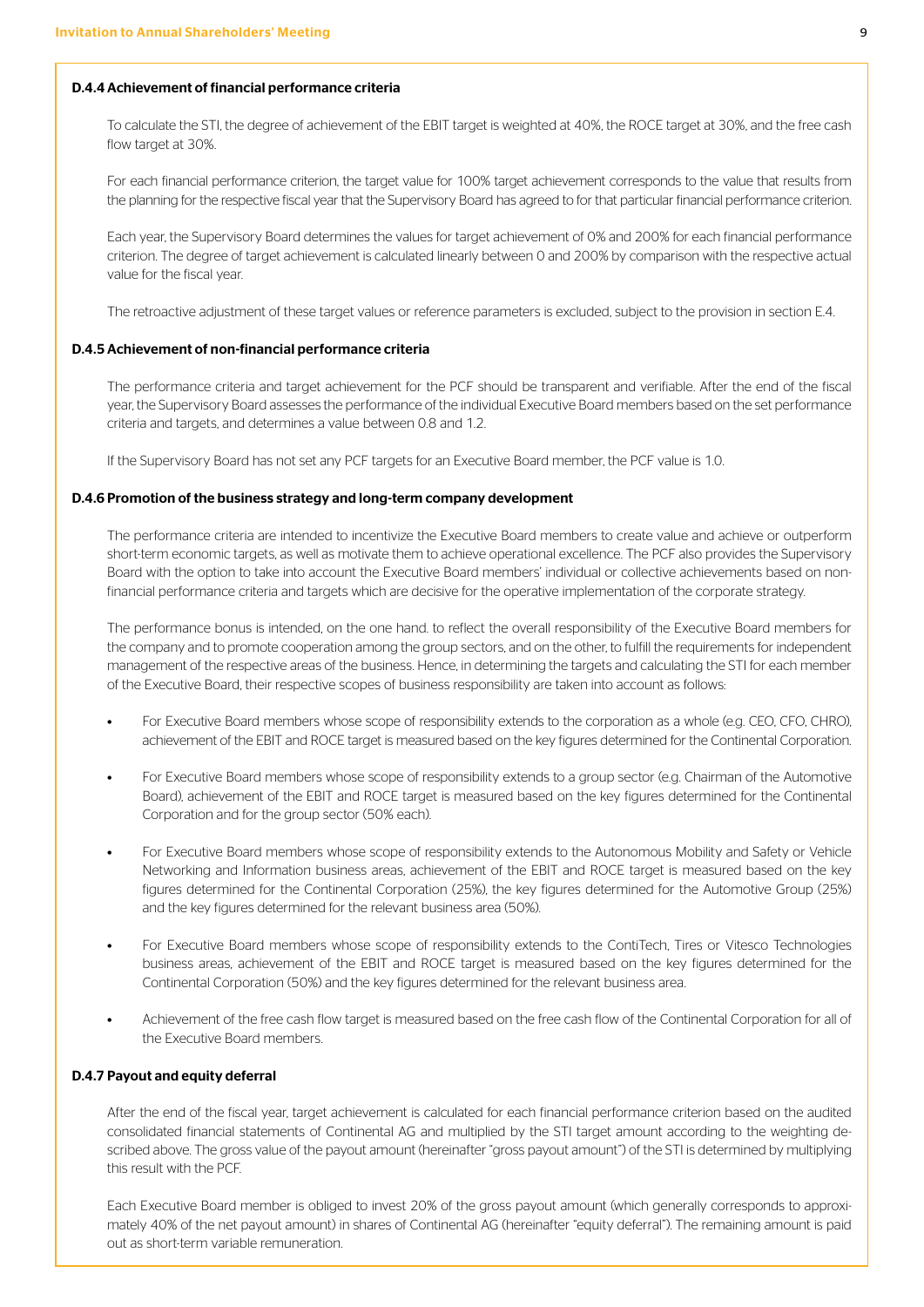The acquisition of the shares is carried out by an external service provider in a defined time period after settlement and provision of the amount, taking into account the currently applicable statutory regulations, especially the statutory rules governing insider trading (Article 7 et seq. of the Market Abuse Directive) and proprietary trading by managers (Art. 19 of the Market Abuse Directive). Executive Board members are obliged to hold the shares legally and economically for a minimum period of three years from the date of acquisition. Shares acquired as equity deferral may be credited against the Executive Board member's obligation to acquire shares of Continental AG in accordance with the Share Ownership Guidelines (see E.2 below).

#### D.4.8No special or recognition bonus

The Supervisory Board cannot grant a special or recognition bonus.

#### D.5 Long-term incentive (LTI)

## D.5.1 Essential features and promotion of the business strategy and long-term company development

The long-term incentive (hereinafter "LTI") is intended to promote long-term commitment among the Executive Board members to the company and its sustainable growth. For this reason, the long-term total shareholder return (hereinafter "TSR") of Continental shares compared to an index made up of, for example, European companies operating in the automotive and tire industries and comparable with Continental AG (hereinafter "comparison index") is a significant performance criterion for the LTI. The second performance criterion is a sustainability factor, which is multiplied by the degree of target achievement of the relative TSR to determine the LTI to be paid out. The development of Continental's share price over the term of the LTI is also crucial in determining the amount of the LTI to be paid out.

Each LTI is valid for a term of four fiscal years. The Supervisory Board agrees an allotment value in euros for the LTI with each member of the Executive Board in their employment contracts. At the start of the first fiscal year of the LTI plan's term, this allotment value is converted into a basic holding of virtual shares. For this purpose, the allotment value is divided by the arithmetic mean of the closing prices of Continental shares in XETRA trading on the Frankfurt Stock Exchange (or a successor system) in the final two months before the start of the term of the relevant LTI plan (issue price).

The maximum amount of the LTI to be paid out is limited to 200% of the allotment value defined in the employment contract of the relevant Executive Board member.

## D.5.2 Financial performance criterion

After four fiscal years of the term of the LTI plan, the TSR of Continental shares (Continental TSR) is compared with the development of the comparison index during this period to determine the relative TSR.

# D.5.3Attainment of the financial performance criterion

If the Continental TSR corresponds to the reference TSR, the TSR target is achieved 100%. If the Continental TSR falls below the reference TSR by 25 percentage points or more, the target achievement is 0%. If the Continental TSR exceeds the reference TSR by 25 percentage points or more, the target achievement is 150%. If the Continental TSR falls short of or exceeds the reference TSR by less than 25 percentage points, the degree of target achievement is calculated linearly between 50 and 150%. Target achievement of more than 150% is excluded.

The Supervisory Board determines appropriate regulations in the event of any changes to the share capital of Continental, the stock exchange listing of Continental shares or the comparison index that have a significant impact on the Continental TSR or the reference TSR.

## D.5.4Non-financial performance criteria

Sustainability is an integral part of the business strategy at Continental and is based on the four corporate values of Trust, Passion To Win, Freedom To Act and For One Another. For Continental, sustainability means having a positive impact on society and reducing the negative impact of business operations.

In fiscal 2019, the Executive Board of Continental AG passed a new sustainability strategy which the Supervisory Board has also taken up for the remuneration system. The Executive Board's sustainability strategy defines twelve key areas of focus: climate protection, clean mobility, a circular economy, sustainable supply chains, clean and safe factories, good working conditions, product quality, corporate governance, innovation and digitalization, safe mobility, long-term profitability, and social commitment. From this, the Executive Board identified the following strategic core areas: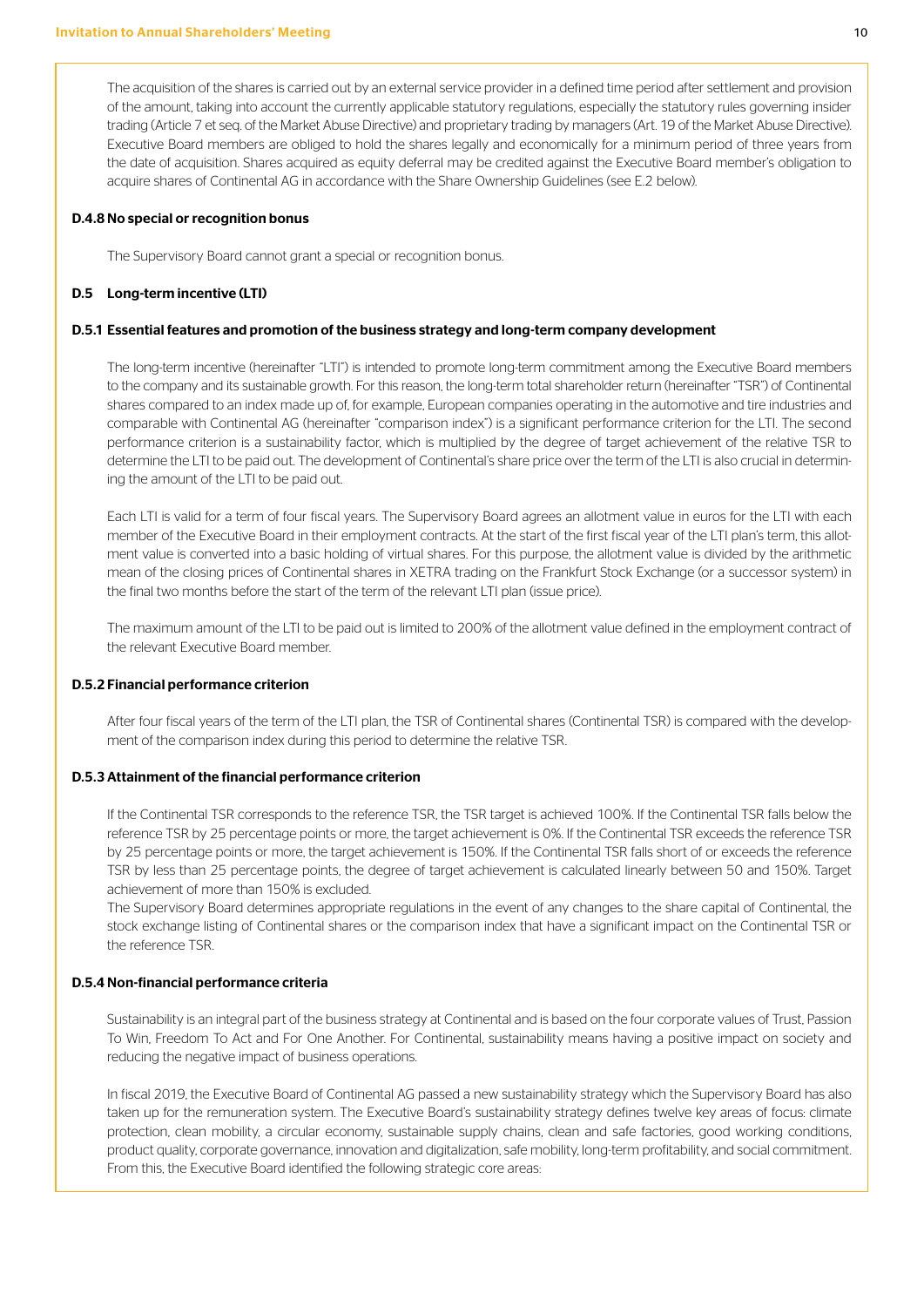- Climate protection
- Clean mobility
- A circular economy
- Sustainable supply chains

Specifically, the Executive Board of Continental AG has defined ambitious sustainability targets for these four areas. The concepts, performance indicators and individual targets required for this are to be developed successively.

On the basis of the existing concepts, performance indicators and individual targets for the twelve areas of focus, and in particular the strategic core areas, the Supervisory Board determines up to six performance criteria and targets for the sustainability factor of each LTI plan. These could include, for example, targets for CO2 emissions and recycling quotas or the monitoring of good working conditions for employees in the Continental Corporation (e.g. based on sick leave levels or accident rates).

#### D.5.5Achievement of non-financial performance criteria

When defining the performance criteria for the sustainability factor, the Supervisory Board pays particular attention not only to the availability of necessary data at corporation level and the quality of data and its comparability over time, but also to how the achievement of these targets is influenced by management performance. Moreover, target achievement should be verifiable in the context of the audit of the company's non-financial statement.

The Supervisory Board reviews the achievement of the defined targets on the basis of the audited consolidated financial statements and non-financial statement of the Continental Corporation for the fourth fiscal year of the term of the LTI plan. To calculate the sustainability factor, a value resulting from the division of the value 0.6 by the number of defined performance criteria is added to the 0.7 value for each target that has been achieved. The maximum sustainability factor amounts to 1.3.

#### D.5.6 Payout of the LTI

To calculate the LTI to be paid out, the performance index (hereinafter "PI") is first determined by multiplying the relative TSR by the sustainability factor. Multiplying the basic holding of virtual shares by the PI gives the final holding of virtual shares. The final holding of virtual shares is multiplied by the payout ratio in order to determine the LTI amount to be paid out in euros (hereinafter "payout amount"). The payout ratio corresponds to the sum of the arithmetic mean of the closing prices of Continental shares in Xetra trading on the Frankfurt Stock Exchange (or a successor system) in the last two months prior to the next Annual Shareholders' Meeting following the end of the term of the LTI plan and the dividends paid per share during the term of the LTI plan.

The payout amount may not exceed 200% of the allotment value agreed in the Executive Board member's employment contract.

## D.5.7 Premature termination of the employment relationship

If the employment relationship of an Executive Board member ends without good cause before the end of the first fiscal year of an LTI plan, the Executive Board member is entitled to a reduced LTI pro rata temporis. If the employment relationship of an Executive Board member ends without good cause following the end of the first fiscal year but before the end of the term of an LTI plan, the Executive Board member retains his or her claim to the full LTI. The remaining conditions of the LTI remain unchanged; the date for calculation and the due date for the payout in particular, remain unchanged. In the event of early termination of the employment relationship for an important reason, there is no entitlement to payment of an LTI, also not to payment of a pro rata LTI.

## D.6 Remuneration report

In the remuneration report for the past fiscal year, the Supervisory Board reports on the performance criteria set for that fiscal year and the degree of attainment of each target.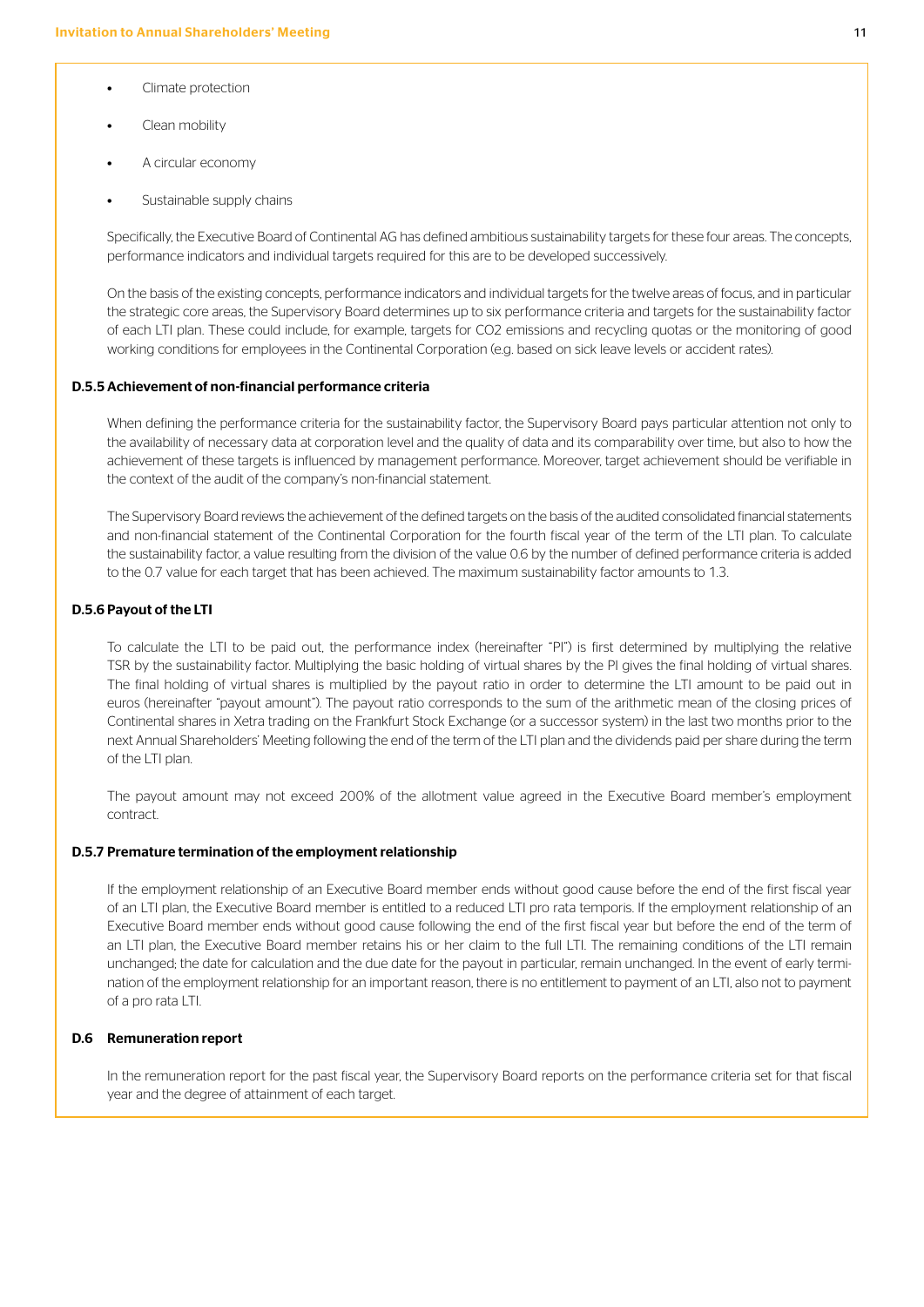#### E. Further remuneration-relevant provisions

#### E.1 Penalty and clawback provision

If a member of the Executive Board acting in his or her function as an Executive Board member demonstrably and knowingly commits a gross violation of his or her duty of care pursuant to Section 93 AktG, or of any basic principle of conduct required by the internal guidelines enacted by the company, or any other duties and obligations required under his or her employment contract, the Supervisory Board is entitled, at its duty-bound discretion, to reduce the variable remuneration that is to be granted for the fiscal year in which the gross violation took place, either partially or completely to zero (hereinafter "penalty provision").

If the variable remuneration has already been paid out by the time of the reduction decision, the Executive Board member must return any payment received that exceeds the reduced amount in accordance with the reduction decision (hereinafter "clawback provision"). The company is also entitled in such cases to offset issued bonus payments against other remuneration due to the Executive Board member.

Any claims for damages by Continental AG against the Executive Board member, in particular arising from Section 93 (2) AktG, remain unaffected by the agreement of a penalty or clawback provision.

#### E.2 Share Ownership Guideline

In addition to the previously outlined remuneration components, each Executive Board member is obliged to invest a minimum amount into shares of Continental AG and to hold such shares during his or her term of office and for a further two years after the end of his or her appointment and termination of his or her employment contract. The minimum amount to be invested into shares to be held by a member of the Executive Board is determined on the basis of Executive Board member's agreed gross fixed annual salary. It corresponds to 200% of the fixed annual salary for the CEO, and 100% of the fixed annual salary for all other Executive Board members.

For the duration of the holding obligation, members of the Executive Board may neither pledge nor otherwise dispose of their Continental shares acquired under the Share Ownership Guidelines.

#### E.3 Duration and termination options

With respect to the appointment of the Executive Board members and to the term of the Executive Board contracts, the Supervisory Board shall comply with the stipulations of Section 84 AktG and with the recommendations of the GCGC. For a first-time appointment to the Executive Board, the duration of the appointment and of the term of the employment contract is generally three years. For reappointments or an extension to the term of office, the maximum term of the employment contract is five years.

The employment contracts do not make any provisions for an option of regular termination; the mutual right to extraordinary termination of the employment contract for good cause remains unaffected. If an Executive Board member becomes permanently incapacitated for work during the term of the employment contract, the employment contract ends on the date on which the permanent incapacity for work was determined.

If the Executive Board activities of an Executive Board member end without good cause, any payments to the Executive Board member pending agreement, including additional benefits, must neither exceed twice the annual remuneration (severance cap), nor constitute remuneration for more than the remaining term of the employment contract. Calculation of the severance cap must be based on the total remuneration for the past fiscal year and, where applicable, also the expected remuneration for the current fiscal year.

A post-contractual restraint of competition clause for a duration of two years is agreed with each Executive Board member. For this period, an appropriate compensation for non-competition of 50% of the last contractually agreed benefits drawn by the employee is granted. Any severance payment is to be offset against the compensation for non-competition.

The remuneration system does not make any special provisions for the event of a change of control or severance payment commitments.

## E.4 Exceptional occurrences and developments

The Supervisory Board can, on recommendation by the Chairman's Committee, deviate from the components of the Executive Board remuneration system where appropriate and necessary for maintaining the incentivizing effect of the remuneration of the Executive Board member in the interests of the long-term well-being of the company; the remuneration of the Executive Board member remains aligned to the sustainable and long-term development of the Company and the financial performance of the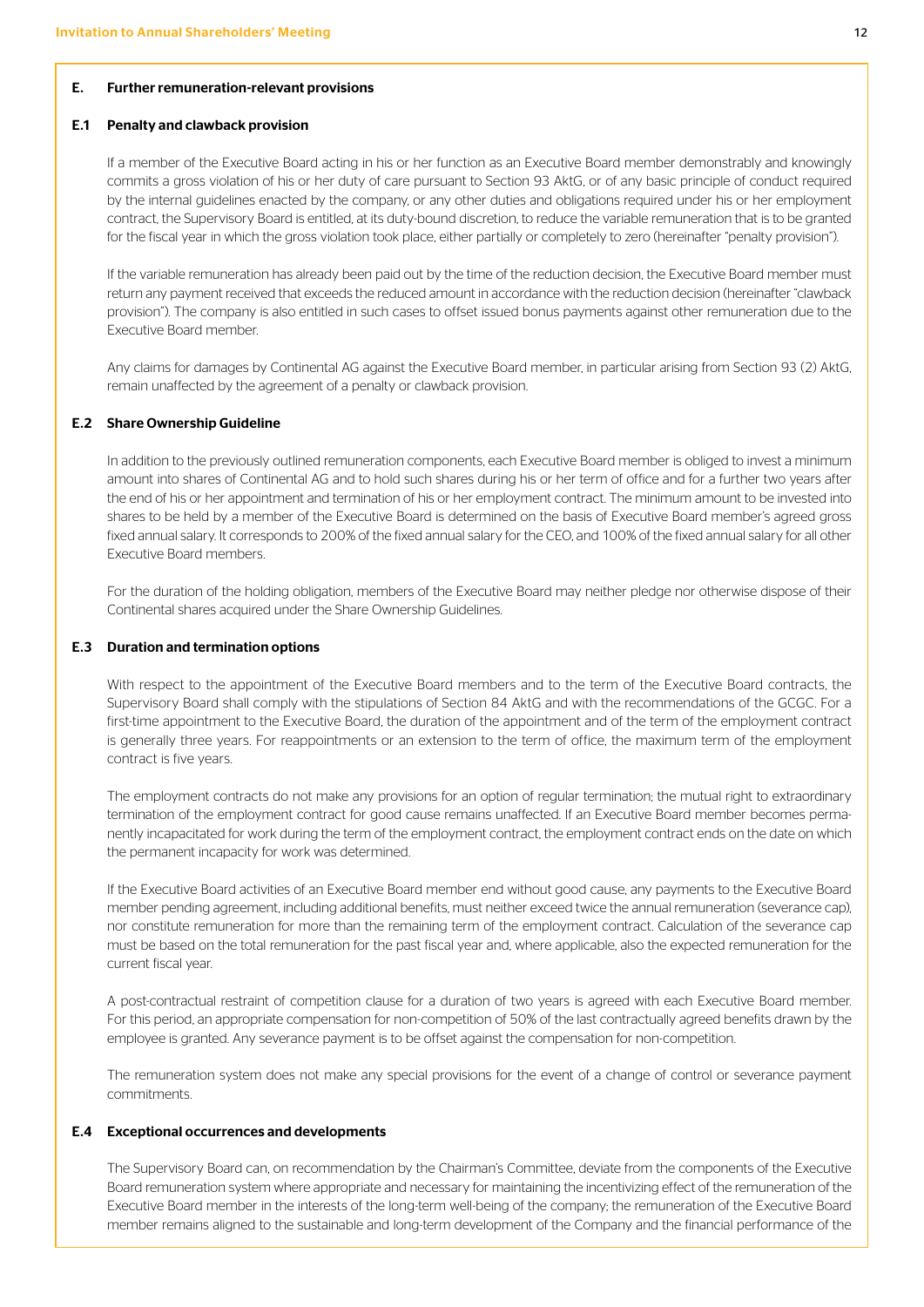company is not impaired. Exceptional occurrences include, for example, exceptional and wide-ranging changes to the economic situation (for example in the event of a severe economic crisis), which renders invalid the original target criteria and/or financial incentives of the remuneration system, insofar as these or their specific effects were not foreseeable. Generally unfavorable market trends expressly do not constitute exceptional developments.

The components of the remuneration system which can be deviated from are the procedure, the provisions on the remuneration structure and amount, as well as the individual remuneration components. Should an adjustment of the existing remuneration components be insufficient for restoring the incentivizing effect of the Executive Board member's remuneration, the Supervisory Board is entitled under the same conditions to temporarily grant additional remuneration components in the event of exceptional developments.

A deviation or addition of the remuneration components is only possible through an associated Supervisory Board resolution upon prior recommendation by the Chairman's Committee, which ascertains the exceptional occurrences and the necessity of a deviation or addition.

# 7. Resolution on the remuneration of the Supervisory Board members, in conjunction with a resolution on a corresponding amendment to the Articles of Association of Continental Aktiengesellschaft

Section 113 (3) AktG was revised on account of ARUG II. According to this section, a resolution on the remuneration of the Supervisory Board members must be passed at least every four years at the Annual Shareholders' Meeting. Detailed information on the remuneration is to be provided in the resolution. The remuneration can also continue to be laid out in the Articles of Association, whereby in this case the detailed information on the remuneration therein can be omitted from the resolution of the Annual Shareholders' Meeting.

The Executive Board and the Supervisory Board have decided to submit the Supervisory Board's remuneration to the Annual Shareholders' Meeting for initial approval in accordance with the new requirements. The current regulations on the remuneration of the Supervisory Board members, as laid down in Section 16 of the Articles of Association of Continental Aktiengesellschaft (as of May 29, 2015), were passed by the Annual Shareholders' Meeting on April 27, 2012. These regulations provide for fixed remuneration components and variable remuneration components. In this light, supported by an independent advisor, a new remuneration system for the Supervisory Board members was drawn up and the Executive Board and the Supervisory Board each passed this separately. This also corresponds, in particular, to suggestion G.18 sentence 1 of the new GCGC, which sets forth that the remuneration of the Supervisory Board members should, going forward, only comprise fixed remuneration.

The Executive Board and the Supervisory Board therefore propose to resolve on the Supervisory Board remuneration system as set out in a) as well as the Supervisory Board remuneration derived from that system, and accordingly resolve on modifying the Articles of Association as set out in b) and revising them as follows:

a) Remuneration system for the Supervisory Board in accordance with Section 113 (3), sentence 1 and Section 87a (1), sentence 2, AktG

In future, the remuneration of Supervisory Board members of Continental Aktiengesellschaft is no longer to include any variable remuneration components but is to consist exclusively of fixed remuneration components. A change to purely fixed remuneration supports the consultancy and monitoring activities with regard to the sustainable development of the company, as well as corresponding to suggestion G. 18, sentence 1 of the new GCGC. It is the view of Continental Aktiengesellschaft that a purely fixed remuneration is better suited to strengthening the independence of the Supervisory Board members and appropriately remunerating their efforts.

The abolition of the variable remuneration component necessitates an increase in the current fixed remuneration for Supervisory Board members of EUR 75,000 to EUR 180,000 annually in order to maintain the previous remuneration level. It is proposed that the Chairperson and the Deputy Chairperson of the Supervisory Board as well as the Chairperson and members of committees will continue to receive increased remuneration in future. For the Chairperson of the Supervisory Board, it will amount to 3 times the amount, for the Chairperson of the Audit Committee 2.5 times the amount, for the Chairpersons of other committees 2 times the amount, and for the Deputy Chairperson of the Supervisory Board and for members of committees 1.5 times the amount of the regular fixed remuneration of a Supervisory Board member.

In addition, each Supervisory Board member will receive a meeting-attendance fee of EUR 1,000 for each Supervisory Board meeting that the member attends personally. This also applies for personal attendance at committee meetings which do not take place on the date of a Supervisory Board meeting. Moreover, in addition to the turnover tax to which they are subject, the Supervisory Board members will also have their cash outlay reimbursed.

The amount and structure of the future remuneration for Supervisory Board members of Continental Aktiengesellschaft compared to that of the supervisory board members of other DAX30 companies is in line with market practice. Continental AG assumes that the amount of the remuneration of Supervisory Board members – with the exception of the reduced remuneration of ordinary members of a committee – will essentially remain unchanged despite the proposed structural adjustments.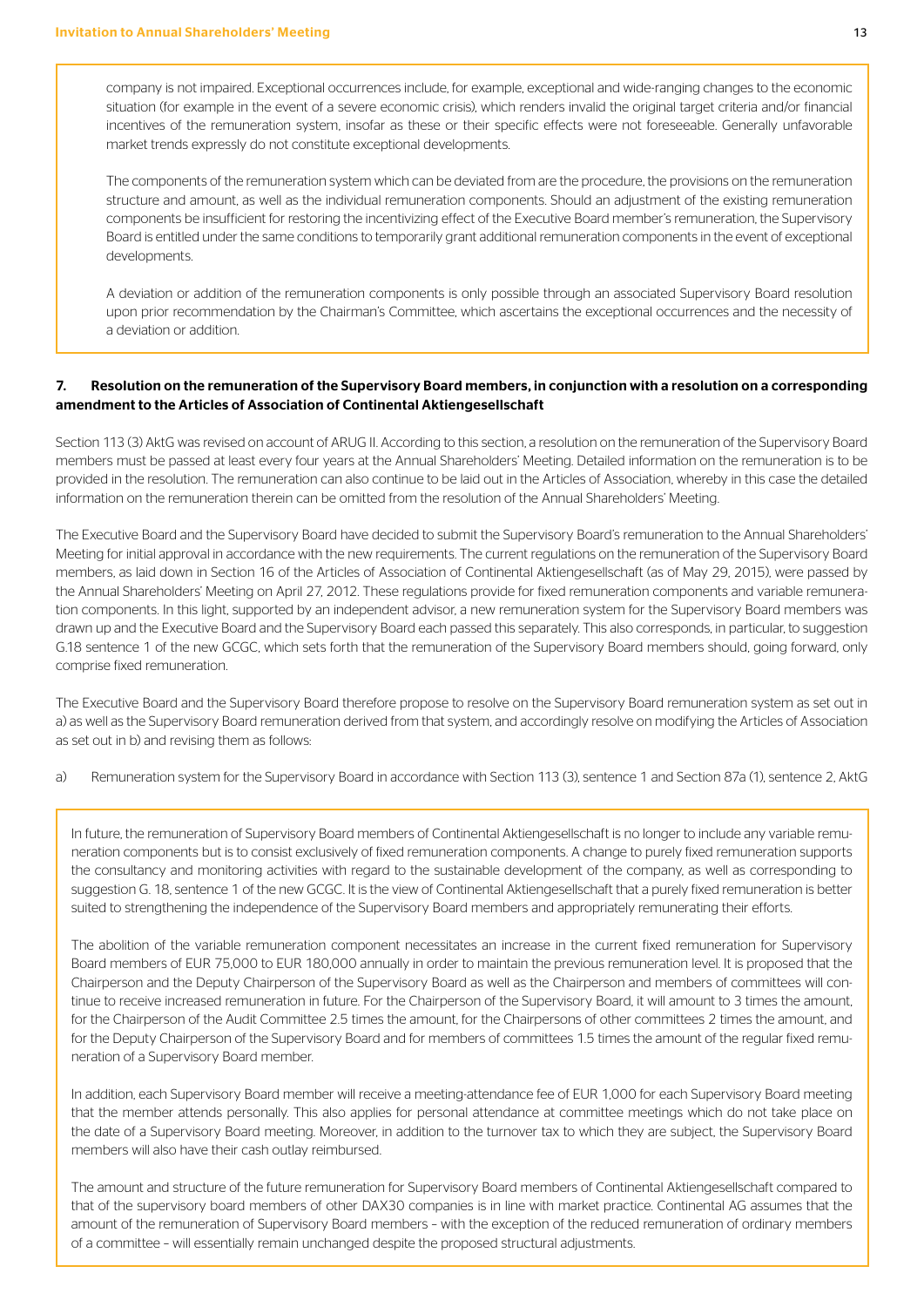In future, the Shareholders' Meeting will have to resolve on the remuneration of the Supervisory Board members at least every four years, whereby a confirmatory resolution is permissible. For the purpose of this presentation to the Shareholder's Meeting, the remuneration system will be subjected to a review in good time.

The new remuneration of Supervisory Board members should apply for the first time for the fiscal year in which the proposed amendment to the Articles of Association takes effect.

b) Amendment of Section 16 of the Articles of Association

Section 16 of the Articles of Association will be revised::

- (1) In addition to reimbursement of their cash outlay and the turnover tax to which they are subject for their activities on the Supervisory Board, the Supervisory Board members will each receive a fixed remuneration of EUR 180,000 annually, payable in the last month of the fiscal year.
- (2) The Chairman and the Deputy Chairperson of the Supervisory Board as well as the Chairpersons and members of committees will receive an increased remuneration. For the Chairman, this will amount to 3-times the amount, for the Chairperson of the Audit Committee 2.5-times the amount, for the Chairpersons of other committees 2-times the amount and for the Deputy Chairperson and for the members of a committee 1.5-times the amount of the fixed remuneration for a Supervisory Board member according to section 1. If a member of the Supervisory Board assumes more than one function for which an increased remuneration is envisaged, his or her remuneration will be determined exclusively in accordance with the function with the highest remuneration that he or she exercises.
- (3) Each Supervisory Board member will receive a meeting-attendance fee of EUR 1,000 for each Supervisory Board meeting that the member attends personally. This also applies for personal attendance at committee meetings which do not take place on the date of a Supervisory Board meeting.
- (4) If the office or the function with an increased remuneration begins or ends during the course of a fiscal year, the Supervisory Board member will receive the remuneration or increased remuneration pro rata temporis.
- (5) The company can conclude a pecuniary loss liability insurance policy for the Supervisory Board members at its cost. This includes an appropriate deductible.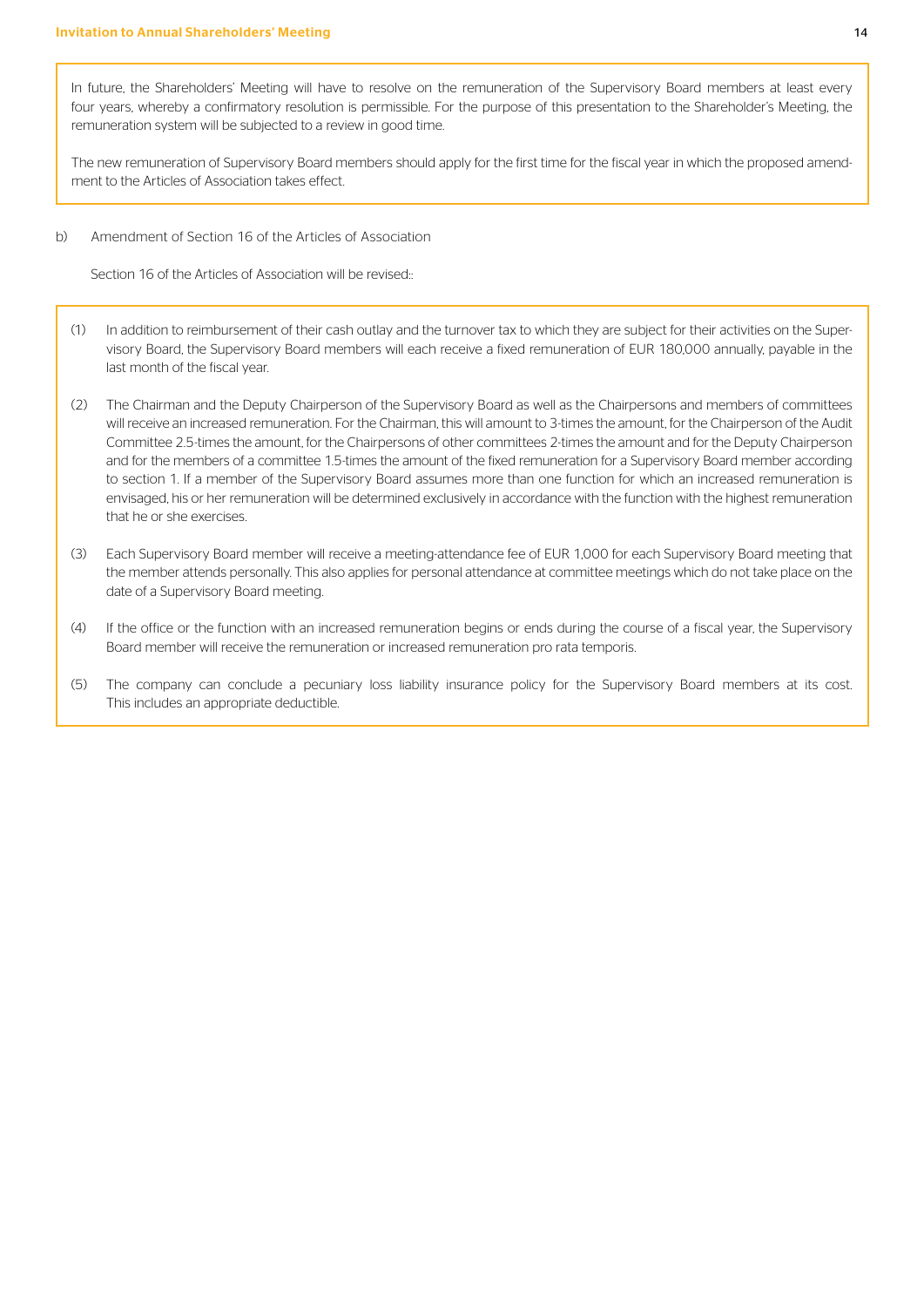# II. Further information on convocation

## 1. Virtual Annual Shareholders' Meeting without physical presence, public audio-visual transmission, InvestorPortal

The Executive Board of Continental AG, with the approval of the Supervisory Board, has decided to hold this year's Annual Shareholders' Meeting without the physical presence of shareholders or their proxies (except for the proxy holders appointed by the Company) in accordance with Section 1 (1) and (2) of the COVID-19 Act (virtual Annual Shareholders' Meeting). Therefore, shareholders or their proxies cannot physically participate in the Annual Shareholders' Meeting.

Holding the Annual Shareholders' Meeting 2020 as a virtual general meeting results in modifications to the procedures and to the rights of shareholders as described in more detail below. Shareholders are advised pay particular attention in this year to the further instructions and information provided below.

The Company maintains an internet-based, password-protected online portal (hereinafter referred to as "InvestorPortal") at www.continental-ir.com under the link "Annual Shareholders' Meeting". Via this portal, properly registered shareholders (or their proxies) have the possibility, among other things, to attend the audio-visual transmission of the Annual Shareholders' Meeting, exercise their voting rights, grant proxies, submit questions or raise objections to be recorded in the minutes. In order to use the portal, shareholders must log in to the portal, using the access data received together with the registration confirmation.

Further details regarding the InvestorPortal and the terms of registration and use will be sent to shareholders together with the registration confirmation and are available on the internet at www.continental-ir.com under the link "Annual Shareholders' Meeting". Please note the technical information at the end of this notice of the Annual Shareholders' Meeting.

The Annual Shareholders' Meeting will be publicly transmitted in full on the internet in an audio-visual stream.

For technical questions about the InvestorPortal, shareholders may contact our relevant service provider before and during the Annual Shareholder's Meeting at the following number:

Shareholder Hotline: +49 (0)89 30903-6324

The Shareholder Hotline is available from Monday to Friday between 9:00 a.m. and 5 p.m. and on the date of the Annual Shareholders' Meeting, July 14, 2020, from 8:00 a.m., except on public holidays in Bavaria, Germany.

For technical questions before the beginning of the virtual Annual Shareholders' Meeting, shareholders may also contact our service provider at the following e mail address: anmeldestelle@computershare.de.

# 2. Availability of documents

The documents mentioned under agenda item 1 and the proposal on the appropriation of net income under agenda item 2 are available for shareholder inspection at the Company's head office at Vahrenwalder Straße 9, 30165 Hanover, Germany, from the date of the notice of convocation of the Annual Shareholders' Meeting and will be available for inspection shortly after the date of this notice, together with additional information provided pursuant to Section 124a AktG, on the internet at www.continental-ir.com under the link "Annual Shareholders' Meeting." Copies of the documents will be sent upon request to shareholders promptly and free of charge.

# 3. Total number of shares and voting rights

At the time of this notice of convocation of the Annual Shareholders' Meeting, the total number of shares and the number of voting rights issued by the Company each amount to 200,005,983. At the time of this notice of convocation of the Annual Shareholders' Meeting, the Company holds no treasury shares.

## 4. Requirements for exercising shareholder rights, in particular voting rights, Record Date and its significance

Shareholder rights, in particular voting rights, can only be exercised by persons who are shareholders in the Company at the beginning of the 21st day before the Annual Shareholders' Meeting, i.e. on June 23, 2020, 00:00 hours ("Record Date"), who have registered for the Annual Shareholders' Meeting in due time, and who have submitted proof of their entitlement to exercise shareholder rights (hereinafter "properly registered shareholders"). A special proof of share ownership issued by the custodian institution in text format (*"Textform"*, Section 126b of the German Civil Code (*BGB*)) is sufficient proof of entitlement. If the shares are not kept in a securities account at a financial institution as at the Record Date, proof of ownership can be issued by the Company, by a public notary, a securities depot or a financial institution within the European Union. Proof of share ownership must refer to the Record Date in each case. The proof of ownership must be in German or English.

Therefore, shareholders who acquire their shares after the Record Date only may not exercise voting rights. Shareholders who hold shares on the Record Date and sell them after the Record Date but before the Annual Shareholders' Meeting are, in relation to the Company, nevertheless entitled to exercise their right to vote, provided that they have registered and submitted the proof of share ownership in due time.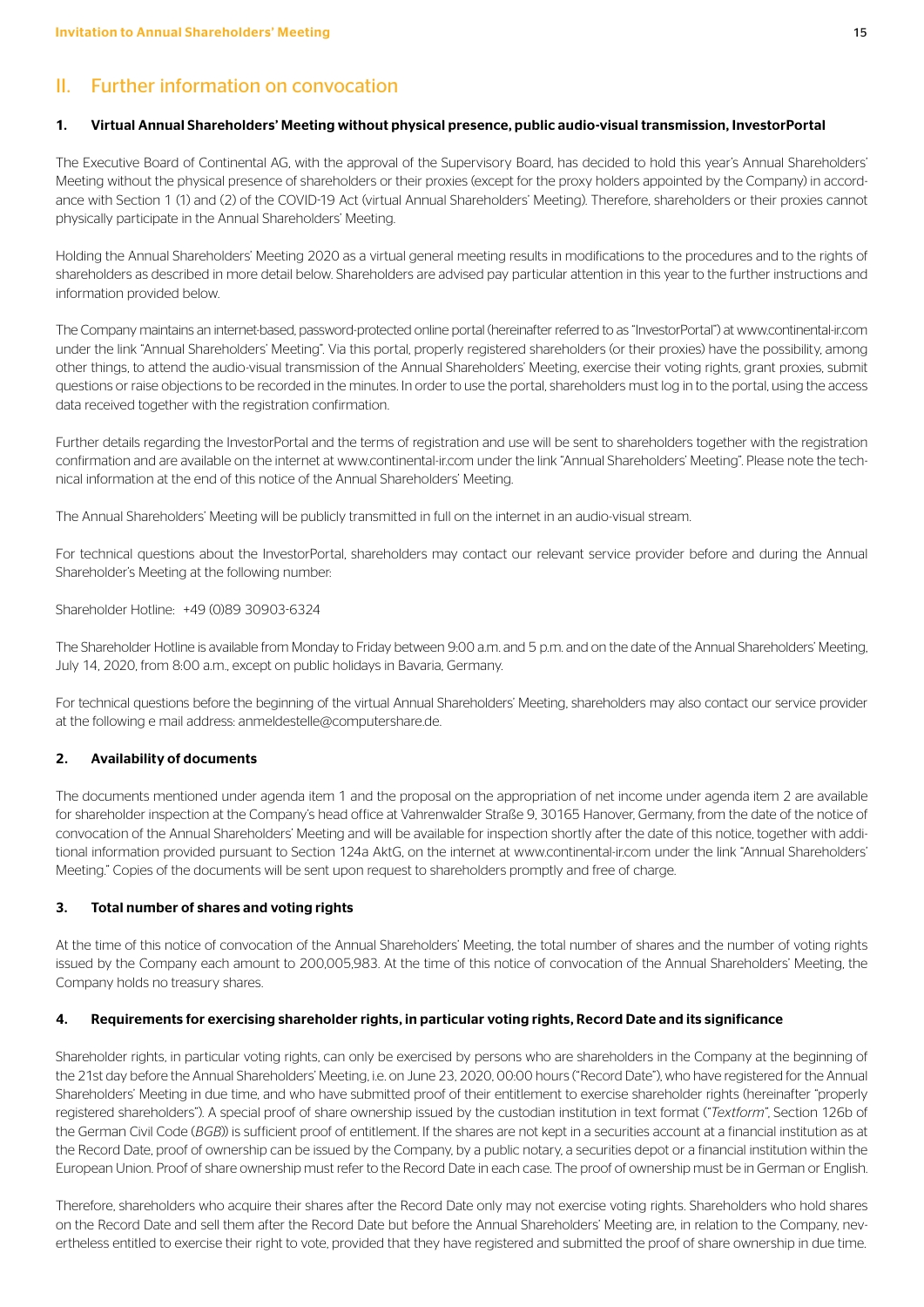The Record Date has no effect on the ability to dispose of the shares and has no significance for the entitlement to dividends.

The registration and proof of ownership must be received by the Company at the registration venue and the address indicated below by no later than the end of day on July 7, 2020, 24:00 hours:

Continental Aktiengesellschaft c/o Computershare Operations Center 80249 Munich Germany

Fax: +49 (0)89 30903-74675 E-mail: anmeldestelle@computershare.de

Once registration and proof of share ownership have been received by the registration agent set out above, shareholders will be sent a registration confirmation for the Annual Shareholders' Meeting. Together with the registration confirmation for the Annual Shareholders' Meeting, shareholders will receive access data for the InvestorPortal available on the Company's website, on which shareholders can exercise the rights and perform the actions outlined below.

Properly registered shareholders can access the InvestorPortal at www.continental-ir.com and the "Annual Shareholders' Meeting" link.

To ensure the timely receipt of their registration confirmation for the Annual Shareholders' Meeting and their access data for the Investor-Portal, we kindly ask shareholders to request their registration confirmation from their custodian institution well in advance. Despite timely registration, it may occur in individual cases that a shareholder may not receive the registration confirmation on time. In such cases, we ask shareholders to call the hotline at +49 (0)89 30903-6324.

## 5. Procedure for submitting votes by absentee voting

Properly registered shareholders may exercise their voting rights in writing or by means of electronic communication (absentee voting).

Votes may be submitted to the Company either by mail, by fax, or by e-mail. For this purpose, shareholders may use the form that will be sent to them together with the registration confirmation for the Annual Shareholders' Meeting after proper registration. Absentee votes submitted by mail, fax or e-mail must be received at the address stated in item II 6 c) below by no later than the end of day on July 13, 2020. The same applies to changes to, or the revocation of, absentee votes submitted this way.

Votes may also be cast using the InvestorPortal. Votes may be cast using the InvestorPortal up to the time the meeting chair announced the voting on the items on the agenda be closed. Until that time, shareholders may also use the InvestorPortal to change or revoke any votes previously made by absentee voting.

Please note that absentee voting only allows to cast votes on proposed resolutions or motions in respect of which proposed resolutions were published together with this notice or subsequently by the Executive Board and/or Supervisory Board pursuant to Section 124 (3) AktG or in respect of which motions were submitted by shareholders pursuant to Section 124 (1) AktG.

Absentee votes may also be cast by intermediaries (in particular credit institutions), shareholder associations, voting rights consultants or persons offering shareholders to exercise their voting rights in the Annual Shareholders' Meeting in a professional capacity.

Shareholders will receive additional information on the procedure for absentee voting together with the registration confirmation for the Annual Shareholders' Meeting. Details are also available online at www.continental-ir.com under the link "Annual Shareholders' Meeting".

## 6. Proxy voting procedure

Properly registered shareholders can also exercise their voting rights or other rights by proxy, e.g. through an intermediary (e.g. a financial institution), a shareholder association or, in relation to their voting right only, the proxies appointed by the Company.

a) If proxy is given neither to an intermediary (e.g. a financial institution) nor to an equivalent person or institution pursuant to Section 135 (8) AktG (e.g. a shareholder association), but to another third party, the proxy must be issued in text format (*"Textform",* Section 126b BGB) to the Company or directly to the proxy holder. For this purpose, the shareholders are kindly requested to use the authorization form that all properly registered shareholders receive with the registration confirmation for the Annual Shareholders' Meeting. In order to submit the proof of authorization by mail, fax, or e-mail, shareholders are requested to use the address stated in item II 6 c) below. The same applies to issuing a proxy via a declaration to the Company; a separate proof of authorization is not needed in this case.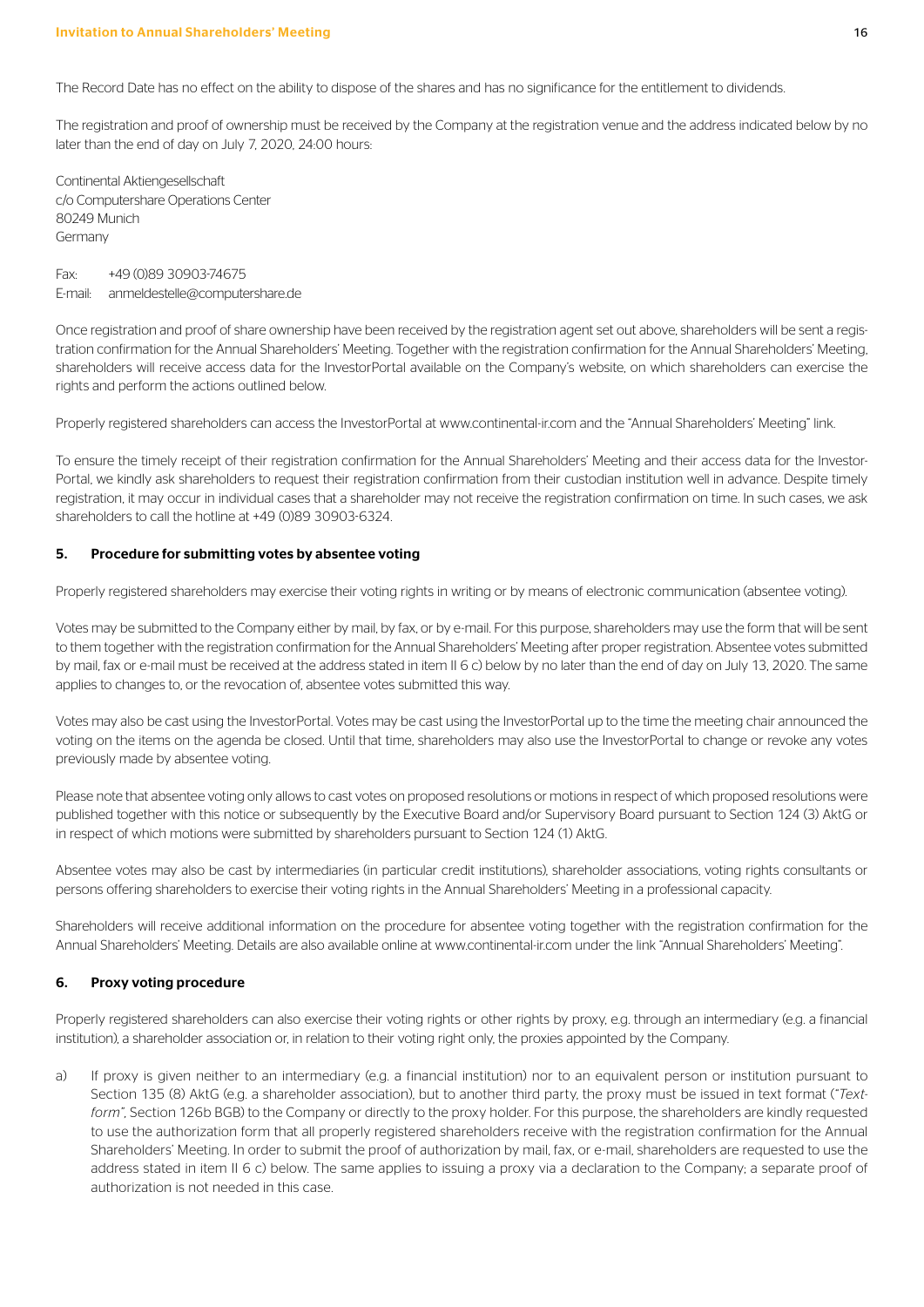Votes cast by proxy holders may be sent to the Company either by mail, by fax, or by e-mail. For this purpose, proxy holders may use the form sent to properly registered shareholders together with the registration confirmation for the Annual Shareholders' Meeting. Absentee votes submitted by the proxy holders by mail, fax or e-mail must also be received at the address stated in item II 6 c) below no later than by the end of day on July 13, 2020.

A vote to be cast by the proxy holder via the InvestorPortal requires that the proxy holder receives the access data in due time that was sent to the shareholder after registration.

- b) When a proxy is granted to intermediaries (e.g. a financial institution) or one of the equivalent persons and institutions pursuant to Section 135 (8) AktG (e.g. a shareholder association) as well as when evidence of such a proxy is given or the proxy is revoked, the statutory provisions apply, particularly Section 135 AktG. The shareholders are therefore requested to coordinate in advance with the intermediary (e.g. a financial institution) or one of the equivalent persons or institutions (e.g. a shareholder association) pursuant to Section 135 (8) AktG regarding the form(s) which may be required for authorizing any of them.
- c) We offer our shareholders the option of granting proxy, prior to the Annual Shareholders' Meeting, to proxy holders appointed by the Company who are bound to follow the shareholders' instructions. The proxies for the proxy holders appointed by the Company must be in text format (*"Textform"*, Section 126 b BGB) and must contain instructions for exercising each voting right. A proxy is not effective without such instructions. The proxy holders appointed by the Company are obligated to vote as instructed; they are not permitted to exercise voting rights at their own discretion.

Please note that proxy holders can only vote on proposed resolutions and motions in respect of which proposed resolutions were published together with this notice or subsequently by the Executive Board and/or Supervisory Board pursuant to Section 124 (3) AktG or in respect of which motions were submitted by shareholders pursuant to Section 124 (1) AktG.

Shareholders who wish to make use of their voting right via a proxy holder can use the authorization and instruction forms included with the registration confirmation for the Annual Shareholders' Meeting and send them to the following address by mail, fax or e-mail:

Continental Aktiengesellschaft c/o Computershare Operations Center 80249 Munich Germany

Fax: +49 (0)89 30903-74675 E-mail: Continental-HV2020@computershare.de

The forms must be received at the aforementioned address by no later than the end of day on July 13, 2020.

Properly registered shareholders also have the option of using the InvestorPortal available on the Company's website for giving proxy to a third person or to proxy holders appointed by the Company or for issuing instructions.

Proxy may be given to a third person or to proxy holders appointed by the Company or instructions be issued via the InvestorPortal before or on the date of the Annual Shareholders' Meeting up to the time when the meeting chair announced that the voting on the items on the agenda be closed. When giving proxy to a third person, evidence of such proxy capacity must be provided to the Company also in this case. Evidence of such proxy capacity must be provided to the Company as described above.

Details about issuing proxies or instructions will be sent to shareholders together with the registration confirmation for the Annual Shareholders' Meeting. Details can also be viewed online at www.continental-ir.com under the link "Annual Shareholders' Meeting".

## 7. Motions or nominations by shareholders pursuant to Sections 126 and 127 AktG

Pursuant to Section 1 (1), (2) of the COVID-19 Act, the Executive Board with the consent of the Supervisory Board decided that the Annual Shareholders' Meeting be held as a virtual Annual Shareholders' Meeting without the physical attendance of shareholders or their proxies.

The rights of shareholders to submit motions and nominations in respect of items on the agenda and the by-laws are excluded according to the legal concept of the COVID-19 Act. Nonetheless, shareholders are given the possibility, applying Sections 126, 127 AktG accordingly, to submit counter-motions and nominations before the Annual Shareholders' Meeting as detailed below: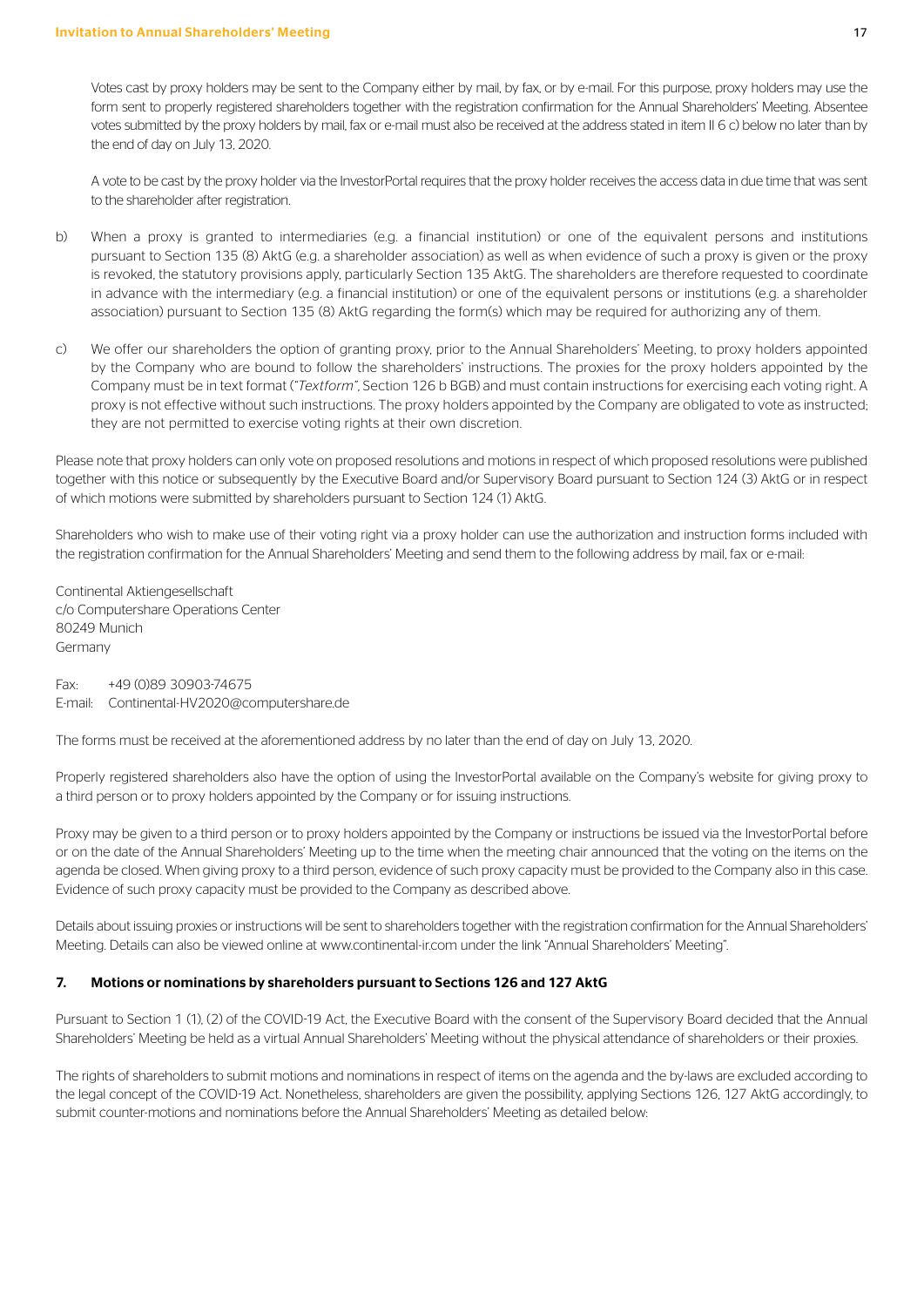Continental Aktiengesellschaft Abteilung Hauptversammlung Vahrenwalder Straße 9 30165 Hannover Germany

#### E-mail: hv@conti.de

Countermotions or nominations by shareholders that are to be made available will be published online immediately upon receipt at www.continental-ir.de under the link "Annual Shareholders' Meeting," provided that we receive them at the above address by no later than the end of June 29, 2020. Motions sent to other addresses will not be considered. We will publish any management responses at the same Internet address.

The Company may refuse to make a countermotion or nomination and its supporting statements available if one of the exceptions enumerated under Section 126 (2) AktG applies, for instance if the countermotion would lead to a resolution of the Annual Shareholders' Meeting that violates the law or the Articles of Association. Supporting statements to a countermotion do not need to be made available if the statements contain more than 5,000 characters in total.

Additionally, a nomination under Section 127 AktG does not need to be made available if the nomination does not include the name, occupation held and place of domicile of the candidate proposed to be elected as auditor or if – provided the election for a Supervisory Board member is being held – the nomination for the election of Supervisory Board members does not also contain information about the nominee's membership of other statutorily mandated supervisory boards.

However, in accordance with the concept of the COVID-19 Act, such countermotions or nominations will not be put to the vote or transacted otherwise in the Annual Shareholders' Meeting.

## 8. Minority's right to add items to the agenda pursuant to Section 122 (2) AktG

Shareholders whose shares together constitute a twentieth part of the Company's share capital (equivalent to approximately EUR 25,600,765.82 or – rounded up to the next highest whole number of shares – 10,000,300 shares) or a partial amount of EUR500,000.00 (which – rounded up to the next highest whole number of shares – is equivalent to 195,313 shares), may demand, by the same means as provided in Section 122 (1) AktG, that items be added to the agenda and published. A supporting statement or a proposed resolution must accompany each new item. The request to add an item to the agenda must be in writing (Section 126 BGB) and must be directed to the Executive Board of the Company. It must be received no later than the end of June 13, 2020. Shareholders are asked to send their request to the following mailing address, or, if they make their request by using the qualified electronic form (Section 126 a BGB), to the following e-mail address:

Executive Board of Continental Aktiengesellschaft Vahrenwalder Straße 9 30165 Hannover Germany

E-mail: hv@conti.de

Pursuant to Section 122 (1) sentence 3 AktG, the applicants must prove that they have been shareholders for at least 90 days before the date on which the request is received and that they continue to hold these shares until the Executive Board has made a decision on the request.

# 9. Shareholders' right to ask questions

Pursuant to Section 131 (1) AktG, the Executive Board must provide information to each shareholder on request on matters of the Company to the extent that such information is required to reasonably assess an item on the agenda. The Executive Board's duty to provide such information also extends to the legal and commercial relationships of the Company to an affiliated company, as well as the position of the Group and the companies included in the consolidated financial statements. Under certain conditions set out in more detail in Section 131 (3) AktG, the Executive Board may refuse to provide information. A more detailed description of the conditions under which the Executive Board may refuse to provide information is available on the internet at www.continental-ir.com under the link "Annual Shareholders' Meeting".

Shareholders' information rights are restricted in the case of a virtual Annual Shareholders' Meeting pursuant to Section 1 (2) COVID-19 Act. In accordance therewith, shareholders only have the right to ask questions by means of electronic communication (Section 1 (2) sentence 1 no. 3 COVID-19 Act). The Executive Board may further determine that questions must be submitted two days before the Annual Shareholders' Meeting at the latest. The Executive Board with the consent of the Supervisory Board has availed of this option. In accordance with Section 1 (2) sentence 2 COVID-19 Act, notwithstanding Section 131 AktG, the Executive Board decides on answering such questions in its duly exercised and free discretion only. According to the explanatory memorandum regarding Section 1 (2) sentence 2 COVID-19 Act,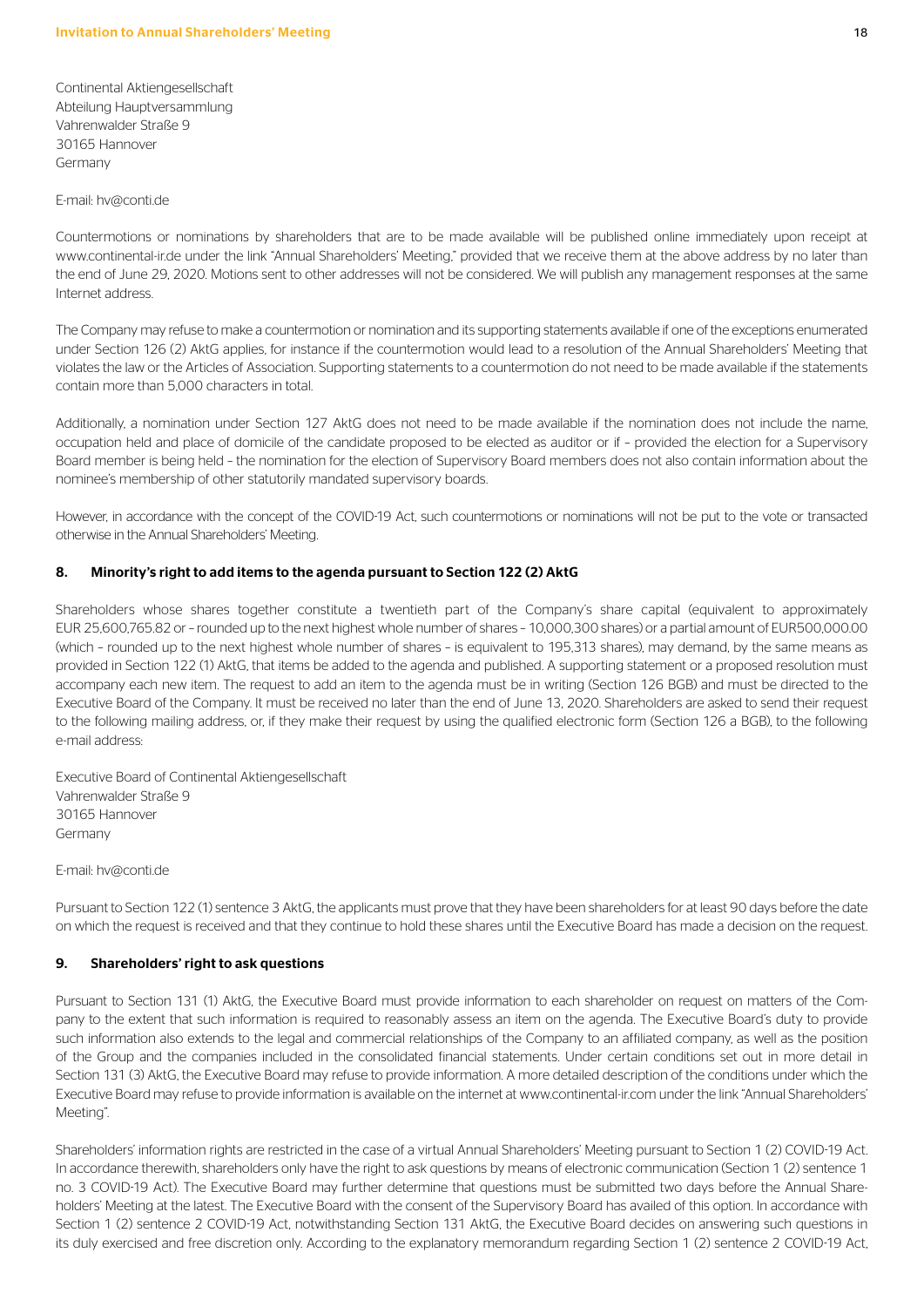a company's management is not required to answer all questions and is rather permitted to summarize questions and select reasonable questions in the interests of other shareholders. In doing so, shareholder associations and institutional investors holding significant interests may be given preference.

Properly registered shareholders may ask questions by means of electronic communication (see Section 1 (2) sentence 1 no. 3 COVID-19 Act). Any questions must be submitted via the Company's InvestorPortal no later than two days before the Annual Shareholders' Meeting, that means by the end of day on July 11, 2020. Questions may not be submitted by any other means of communication.

Questions can no longer be submitted after expiry of the period set out above. It is proposed, in general, that the names of persons asking questions will be mentioned when giving answers. Further information on shareholder rights and data protection are provided at the end of this notice.

## 10. Option to raise objections against Annual Shareholders' Meeting resolutions

Properly registered shareholders who have exercised their voting right by way of electronic communication (i.e. by absentee voting or via the InvestorPortal) or by issuing a proxy are provided the option to raise objections against resolutions of the Annual Shareholders' Meeting for the record of the notary. An objection may be declared from the beginning of the Annual Shareholders' Meeting until its close by the meeting chair.

Shareholders can raise their objections by clicking the "Objection" button provided on the InvestorPortal, which is available online at www.continental-ir.com under the link "Annual Shareholders' Meeting".

## 11. Streaming of the Annual Shareholders' Meeting online and on the InvestorPortal

On July 14, 2020, the Annual Shareholders' Meeting will be live-streamed online in its full length for all shareholders and interested members of the public, accessible at www.continental-ir.com under the link "Annual Shareholders' Meeting." In addition, it will also be live-streamed on the InvestorPortal, which is available online at www.continental-ir.com under the link "Annual Shareholders' Meeting."

## 12. Publications on the website

The information and documents to be made available on the Company website pursuant to Section 124a AktG, including this notice of convocation of the Annual Shareholders' Meeting, shareholder motions to be published and additional information on the rights of shareholders under Section 122 (2), Section 126 (1), Section 127, and Section 131 (1) AktG in conjunction with Section 1 (2) sentence 1 no. 3 COVID-19 Act can be inspected online at www.continental-ir.com under the link "Annual Shareholders' Meeting".

# 13. Data protection

When shareholders and/or their proxy holders register for the virtual Annual Shareholders' Meeting, give a proxy to exercise voting rights, exercise their shareholder rights or use the InvestorPortal, the Company processes personal data of the shareholder and/or the proxy holder (e.g. name and given name, address, e-mail address, share number, type of shareholding, and personal access data for using the Investor-Portal). The purpose of this is to enable shareholders or their proxies to access the InvestorPortal and to exercise their rights in relation to the virtual Annual Shareholders' Meeting.

The controller for the processing of such data is:

Continental AG Vahrenwalder Straße 9 30165 Hannover Germany

E-mail: dataprotection@conti.de

To the extent that the Company uses service providers to hold the virtual Annual Shareholders' Meeting, such providers will process personal data of shareholders on behalf of the Company only and are otherwise obliged to observe secrecy.

Where statutory requirements are met, each data subject has access, rectification, restriction, erasure and objection rights at any time in relation to the processing of their personal data as well as rights to data portability and to lodge complaints with a competent data protection supervisory authority.

Further information on the processing of personal data and on the rights of shareholders under the European General Data Protection Regulation is available at any time at www.continental-ir.com under the link "Annual Shareholders' Meeting" or may be requested at the following address: Continental AG, Vahrenwalder Straße 9, 30165 Hannover, Germany; e-mail: hv@conti.de.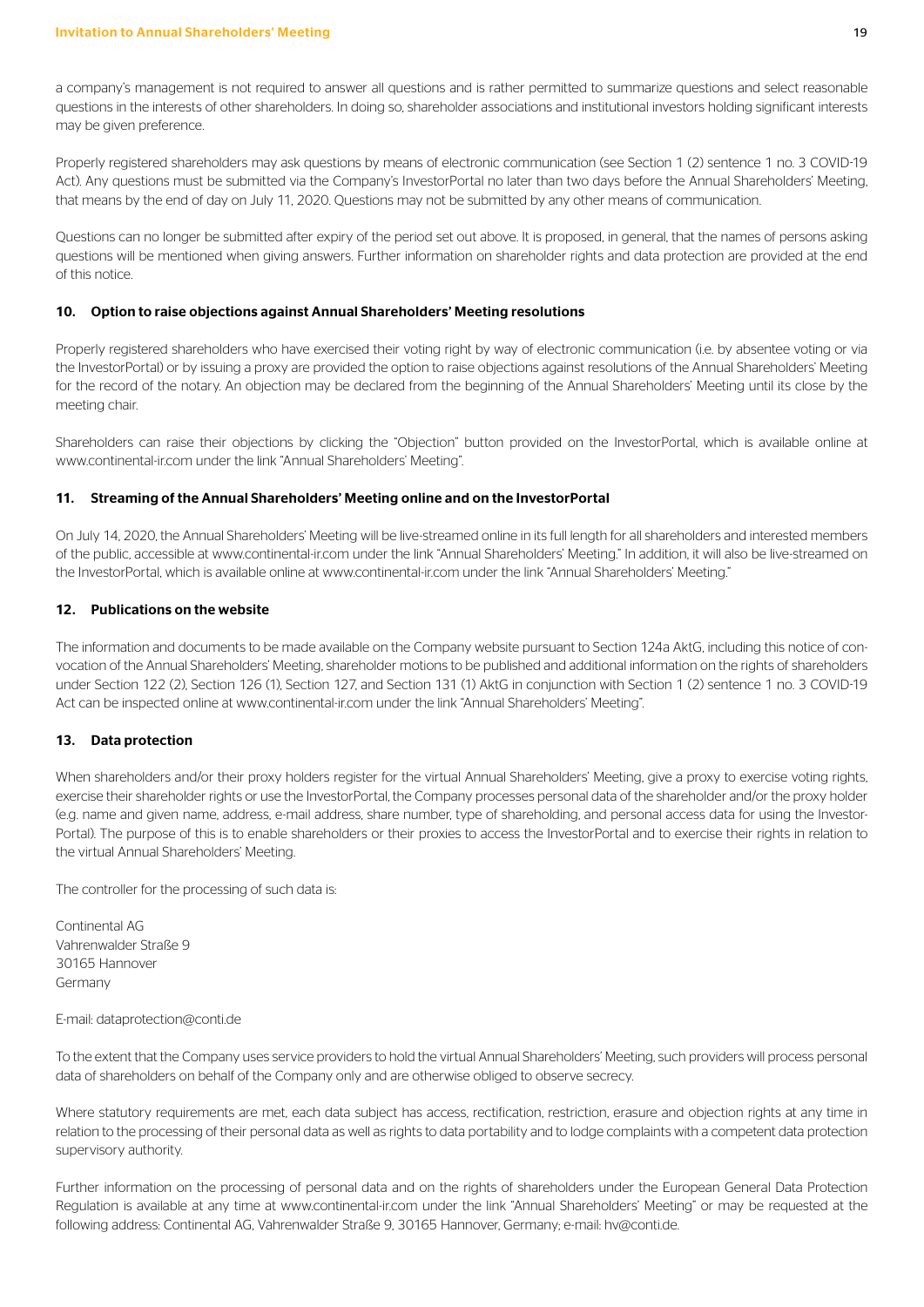## 14. Technical notes and notes regarding availability of transmission

To attend the virtual Annual Shareholders' Meeting, to use the InvestorPortal and to exercise shareholder rights, shareholders need an internet connection and an internet-capable device. A stable internet connection with a sufficient transmission rate is recommended to stream the audio-visual transmission of the Annual Shareholders' Meeting in an ideal manner. It is further recommended to use an up-to-date browser as well as speakers or headphones to receive the audio-visual transmission in an ideal manner.

Based on current technological standards, due to restricted availability of the telecommunication network or restricted internet services provided by third party providers, the audio-visual transmission of the virtual Annual Shareholders' Meeting and the availability of the InvestorPortal may be subject to fluctuations beyond the Company's control. Therefore, the Company cannot assume any guarantees or liability for the functioning and permanent availability of internet services used, third-party network elements used, the audio-visual transmission or access to the InvestorPortal and its general availability. The Company does not assume any responsibility for errors or defects in the hardware or software used for the online-service including those of services providers used, unless caused intentionally. Therefore, the Company recommends using the available options to exercise rights as set out above, in particular to exercise voting rights. Where mandatorily required by data protection or security considerations, the chair of the Annual Shareholders' Meeting must reserve the right to interrupt or discontinue the virtual Annual Shareholders' Meeting.

Hanover, June 2020

Continental Aktiengesellschaft The Executive Board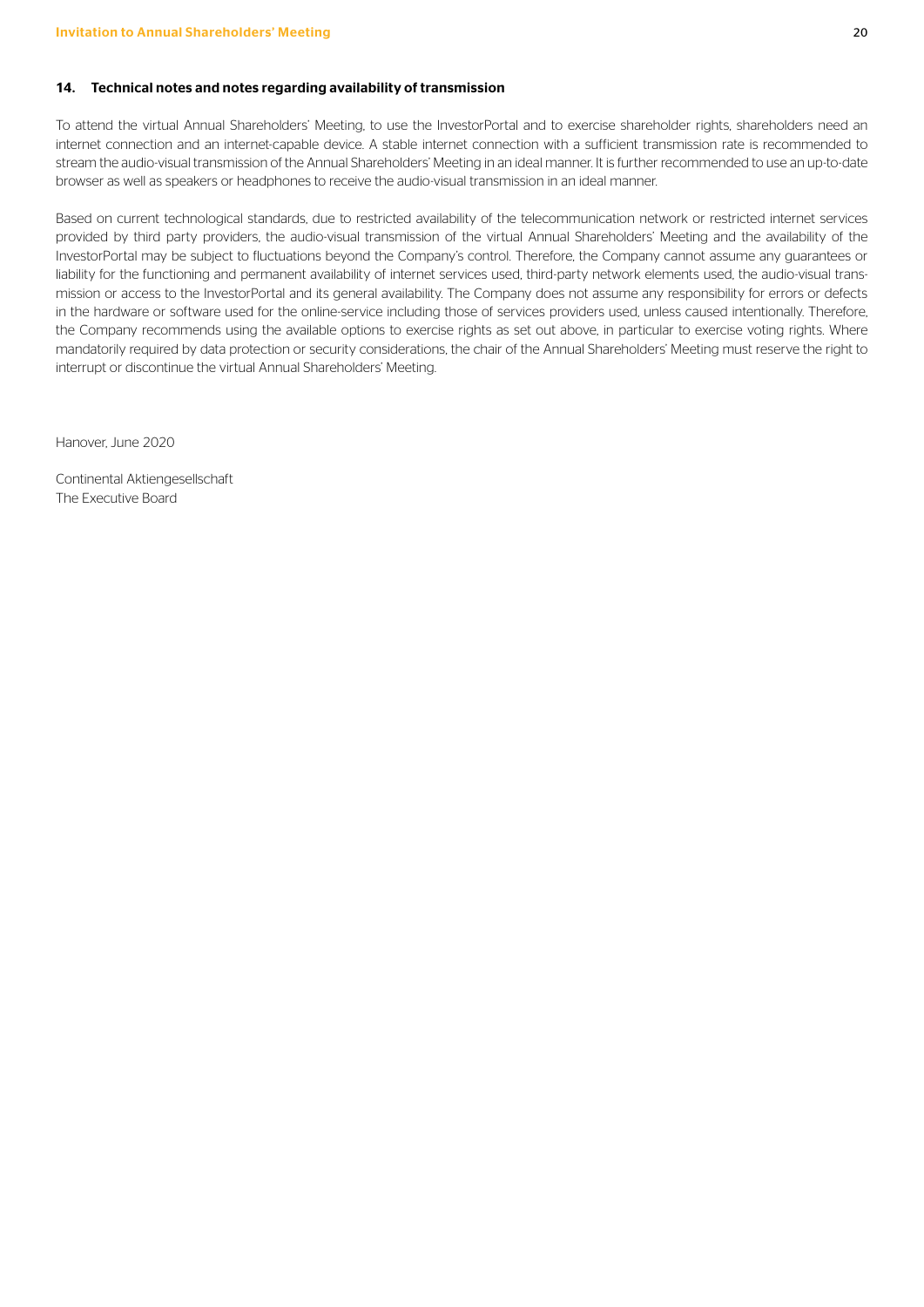# Notes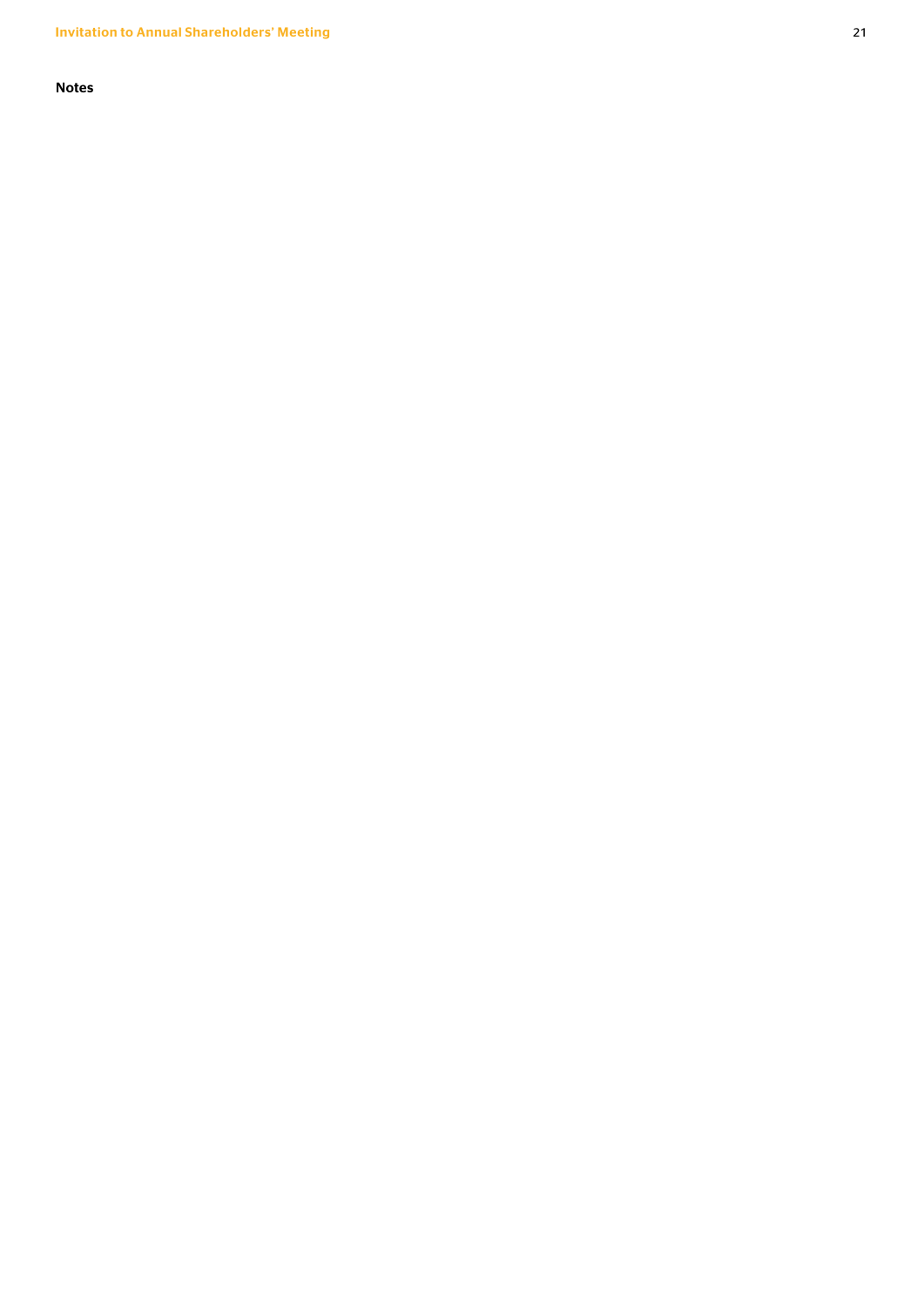# Notes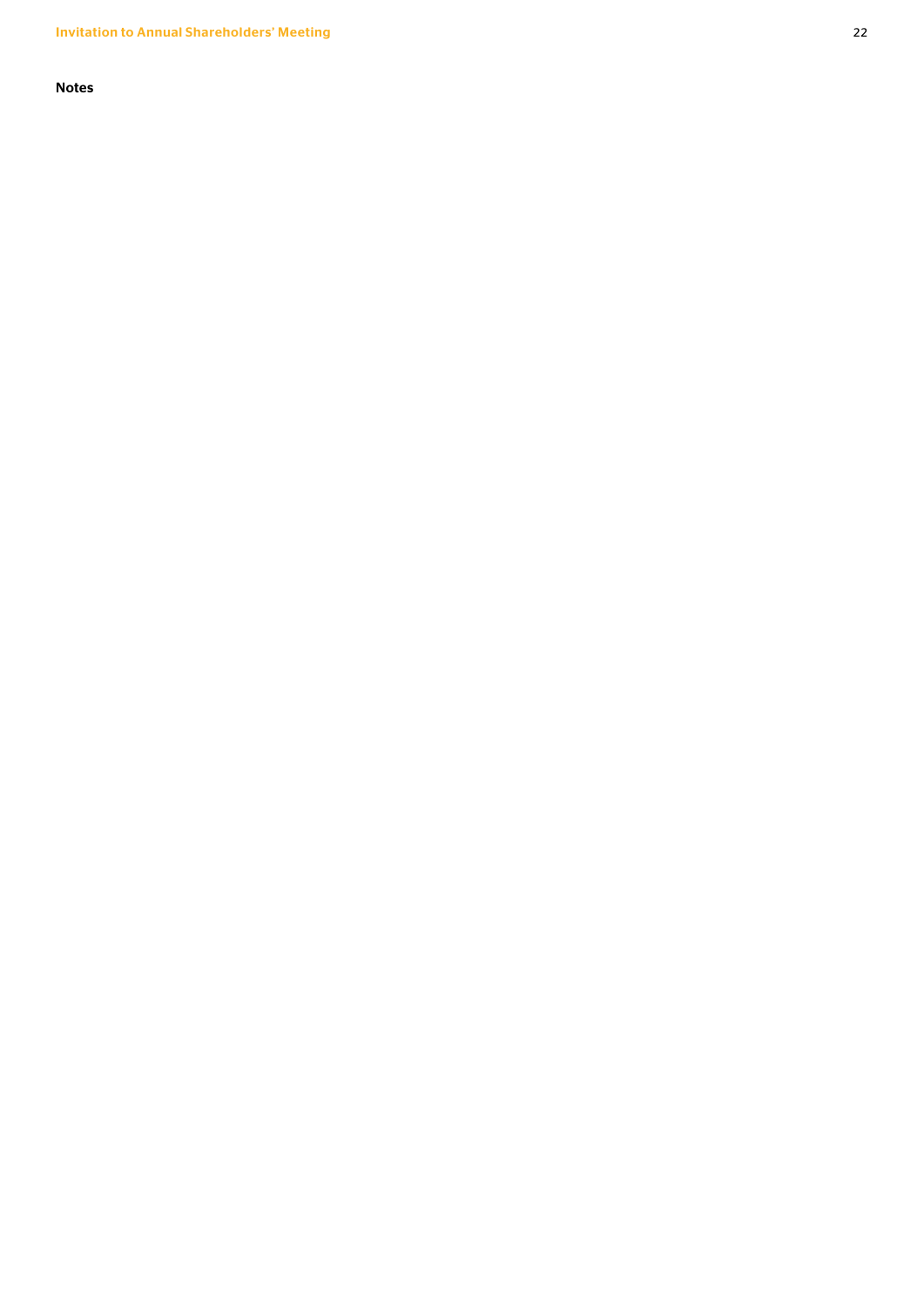